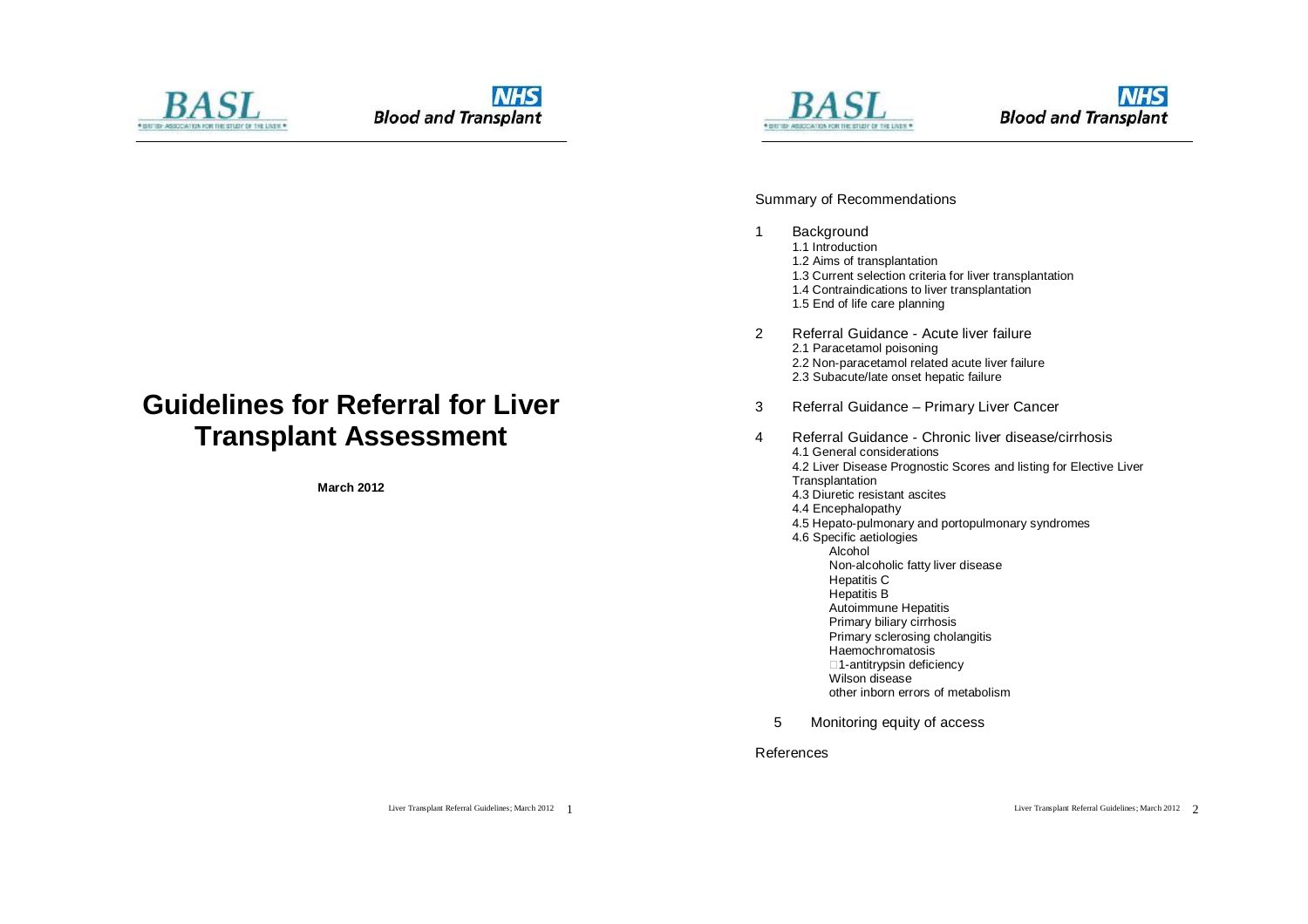

### **Summary of Recommendations**

Indications for Referral for Liver Transplantation Assessment

Acute and sub-acute liver failure

#### Paracetamol hepatotoxicity

Patients with paracetamol (acetaminophen) hepatotoxicity should be discussed with a transplant unit if they have any of the following in the context of coagulopathy (IIa):

- a. Evidence of any renal impairment or hepatic encephalopathy
- b. pH < 7.4 at any time after ingestion.
- c. Elevated serum lactate >2.5 mmol/l after fluid resuscitation.

Particular caution should be taken in cases associated with paracetamol ingestion staggered over time, malnutrition, anticonvulsant drug use or a history of prior excess alcohol consumption.

Stabilisation of patients prior to transfer must be discussed with the transplant unit (IIa).

#### Non-paracetamol-induced acute liver failure

In all cases the development of any grade of encephalopathy should prompt discussion with a transplant unit (IIa).

In all cases a coagulopathy with  $INR > 1.5$  or serum creatinine  $> 150$  mmol/l should prompt discussion with a transplant unit (IIa).

In all cases the presence of any additional organ failure should prompt discussion with a transplant unit (IIa).

Patients who are encephalopathic or have ascites in the context of an acute presentation of auto-immune hepatitis, should be discussed with a liver transplant unit (I-C).

Patients with acute liver failure secondary to Wilson's disease should be referred for liver transplantation immediately (I-B).

Patients diagnosed with acute Budd-Chiari displaying signs of hepatic decompensation or coagulopathy should be discussed with a Transplant Unit.





#### Sub-acute or late-onset hepatic failure

Patients with sub-acute or late-onset hepatic failure should be discussed with a transplant unit at the stage of recognition of the condition (IIb).

Indications for referral for Elective Liver Transplantation Assessment

#### Primary Liver Cancer

Patients with cirrhosis who are otherwise appropriate candidates for a liver transplant and are found to have liver lesion(s) characteristic of HCC within liver transplant criteria should be referred to a Liver Transplant Unit (I-A).

Criteria for listing for liver transplantation; a single lesion ≤ 5cm diameter up to 5 lesions all ≤ 3cm diameter a single lesion > 5cm ≤ 7cm diameter where there has been no evidence of tumour progression (volume increase by <20%), no extrahepatic spread, no new nodule formation) over a 6 month period. Locoregional therapy +/ chemotherapy may be given during that time.

### Chronic Liver Disease

Generic recommendations on referral to a liver transplant unit

Patients with chronic liver disease and a UKELD >49 should be referred for consideration of liver transplantation unless contra-indications exist.

Patients developing decompensated cirrhosis (ascites or hepatic encephalopathy) should be discussed with a liver transplant unit (IIa).

Physicians involved in the care of patients with cirrhosis should inform patients of the need to improve all potentially modifiable risk factors that impact on long-term survival and fitness for liver transplantation.

Patients with cirrhosis who develop diuretic-refractory or diuretic-intolerant ascites should be rapidly referred for consideration of liver transplantation (I-A).

Patients with chronic hepatic encephalopathy or repeated admissions due to recurrent hepatic encephalopathy that is refractory to optimal medical management should be referred for consideration of LT (I-C).

Patients with hepatopulmonary syndrome should be referred for consideration of liver transplantation (I-C).

Liver Transplant Referral Guidelines; March 2012 3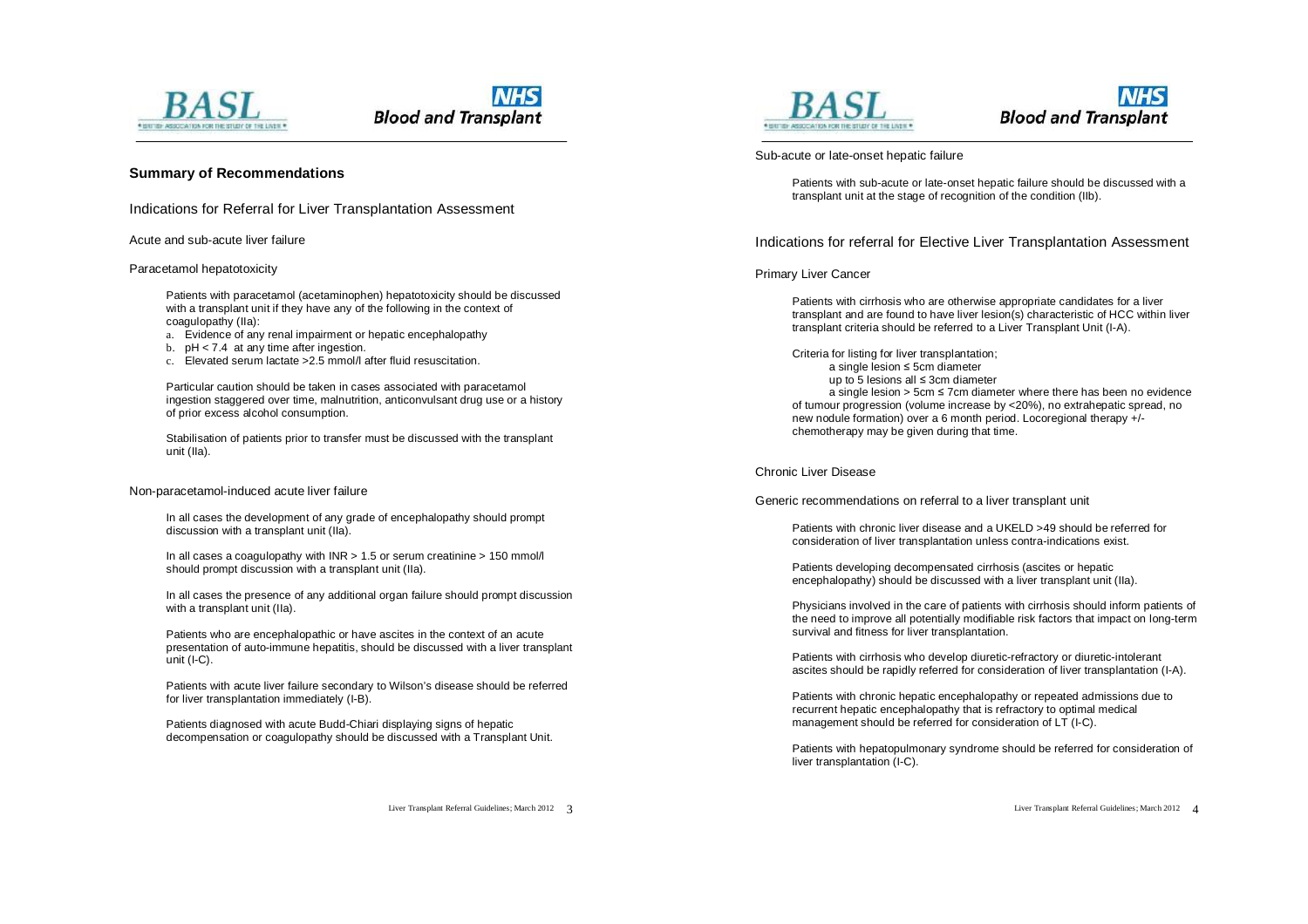

Patients who are found to have porto-pulmonary hypertension should be discussed with a liver transplant unit regarding suitability for the procedure (II-C).

Liver transplantation is currently contra-indicated in patients found to have severe porto-pulmonary hypertension (MPAP ≥45mmHg). Such patients should nevertheless be discussed with a liver transplant unit and in parallel with referral to a specialist in pulmonary hypertension in order that attempts to treat the PPH are commenced (II-C).

#### Disease-specific recommendations

#### Alcoholic liver disease

There are currently no disease-specific indications for liver transplantation in patients with alcohol-related liver disease. Indications for referral for consideration of liver transplantation in patients with alcohol-related cirrhosis should be in line with agreed criteria for chronic liver disease (I-C).

Patients with non-resolving decompensated ALD should be discussed with a liver transplant unit.

Patients who are found to have hepatocellular carcinoma within transplant criteria at the point of initial diagnosis of ALD (even in the context of recent alcohol consumption) should be referred to the relevant liver transplant unit specialist MDT (II-C).

The following issues indicate patients with ALD that are not appropriate referrals for liver transplantation:

- recurrent decompensated ALD in the context of ongoing or recurrent alcohol consumption are not appropriate referrals for liver transplantation.

- prior refusal to engage with alcohol-support/substance misuse services. - significant other alcohol-related end-organ damage, including dementia or cardiomyopathy.

#### Nonalcoholic steatohepatitis- (NASH) related cirrhosis

There are currently no disease-specific indications for referral for liver transplantation in patients with NASH-related cirrhosis. Indications for referral for consideration of liver transplantation in patients with NASH-related cirrhosis should be in line with agreed criteria for chronic liver disease and/or hepatocellular carcinoma (I-C).

#### Hepatitis C-related cirrhosis

There are currently no disease-specific indications for referral for liver transplantation in patients with HCV-related cirrhosis. Indications for referral for consideration of liver transplantation in patients with HCV-related cirrhosis should be in line with agreed criteria for chronic liver disease (I-C).



### **NHS Blood and Transplant**

#### Hepatitis B-related cirrhosis

.<br>There are currently no disease-specific indications for referral for liver transplantation in patients with HBV-related cirrhosis. Indications for referral for consideration of liver transplantation in patients with HBV-related cirrhosis should be in line with agreed criteria for chronic liver disease (I-C).

#### HIV with HBV and/or HCV co-infection

There are currently no disease-specific indications for referral for liver transplantation in such patients. Indications for referral for consideration of liver transplantation in patients with HIV and cirrhosis should be in line with agreed criteria for chronic liver disease (I-C).

#### Autoimmune Hepatitis

There are currently no disease-specific indications for referral for liver transplantation in patients with cirrhosis secondary to auto-immune hepatitis. Indications for referral for consideration of liver transplantation in patients with auto-immune chronic active liver disease should be in line with agreed criteria for chronic liver disease (I-C).

In patients with liver failure, bridging necrosis on biopsy or in jaundiced patients whose MELD score does not rapidly improve on treatment, contact should be made with a liver transplant centre (I-B).

Patients who are encephalopathic or have ascites in the context of an acute presentation of auto-immune hepatitis, should be urgently discussed with a liver transplant unit (I-C).

#### Primary Biliary Cirrhosis

There are currently no disease-specific indications for referral for liver transplantation in patients with primary biliary cirrhosis. Indications for referral for consideration of liver transplantation in patients with primary biliary cirrhosis should be in line with agreed criteria for chronic liver disease (I-C).

#### Primary Sclerosing Cholangitis

Indications for referral for consideration of liver transplantation in patients with primary sclerosing cholangitis should be in line with agreed criteria for chronic liver disease (I-C).

In addition, the presence of recurrent, refractory bacterial cholangitis in a patient with extensive PSC is also an indication for referral to a liver transplant unit (I-C).

Liver transplantation is contra-indicated in patients with PSC who have superimposed cholangiocarcinoma (II-C).

Because of the high incidence of colon cancer, regularly scheduled colonoscopies should be performed both before and after transplantation in all patients who have inflammatory bowel disease (II-C).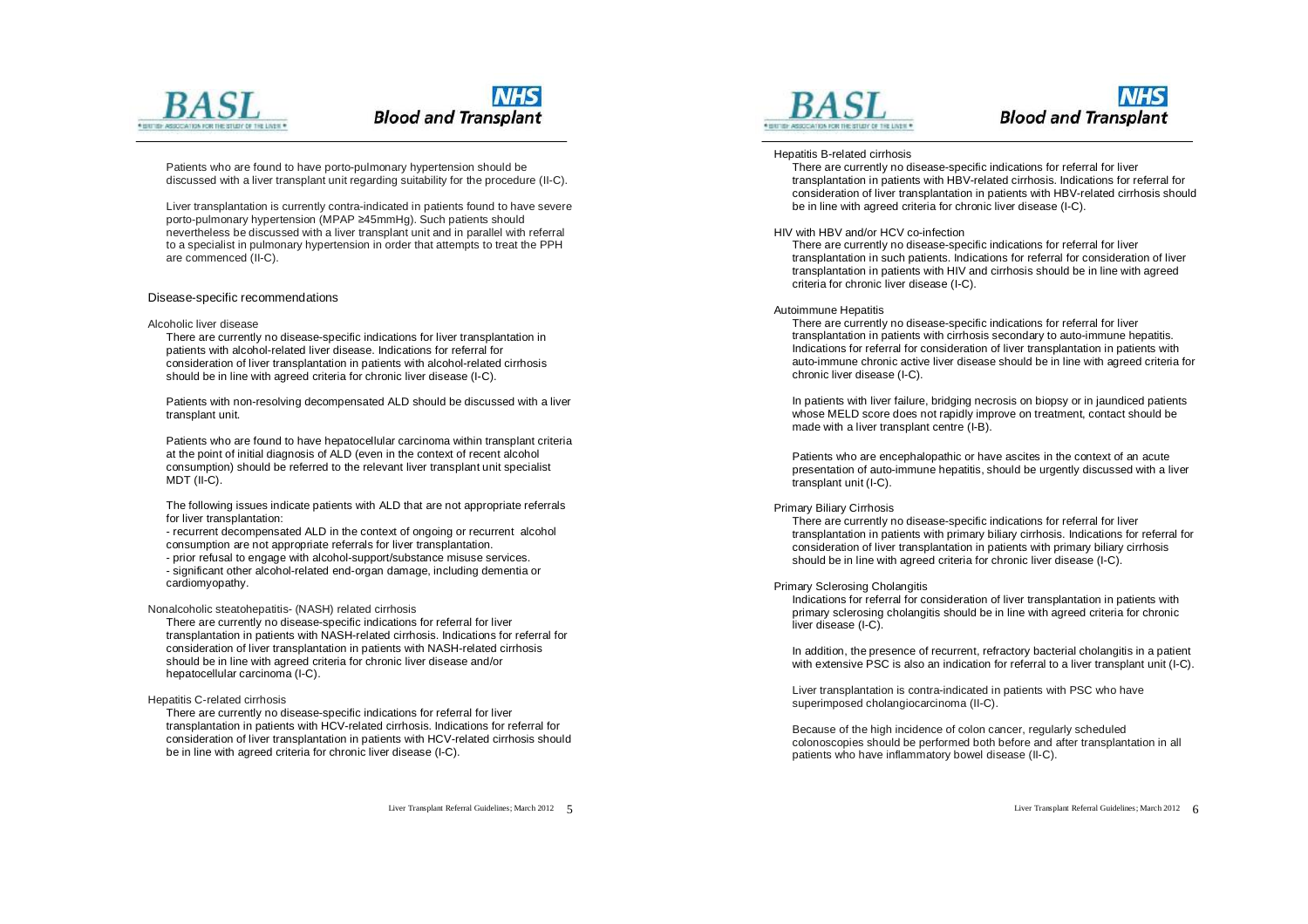



#### Haemochromatosis

There are currently no disease-specific indications for referral for liver transplantation in patients with cirrhosis secondary to haemochromatosis.

Consideration should be given to the diabetic status and possible cardiac involvement in patients with haemochromatosis (I-C). Consideration should be given to de-ironing patients with haemochromatosis referred for LT (IIa-C).

#### Alpa1-antitrypsin-related liver disease

There are currently no disease-specific indications for referral for liver transplantation in patients with cirrhosis secondary to alpha1-antitrypsin accumulation. Indications for referral for consideration of liver transplantation in patients with cirrhosis secondary to alpha1-antitrypsin accumulation should be in line with agreed criteria for chronic liver disease(I-C).

Patients require detailed lung function assessment prior to transplant and must be told to stop smoking (I-C).

#### Cystic Fibrosis

Patients with cystic fibrosis–associated liver disease should be referred early for liver transplantation if there are signs of deterioration of liver function or evidence of significant portal hypertension (I-C).

#### Wilson's Disease

Patients with decompensated cirrhosis not responding to chelation treatment should be referred for liver transplantation (I-B).

Patients with acute liver failure due to Wilson's disease should be referred for liver transplantation immediately (I-B).

#### Polycystic liver disease

Patients with polycystic liver disease who have massive hepatomegaly resulting in abdominal pain with poor quality of life should be referred for consideration of liver transplantation. For those patients who have associated renal dysfunction, simultaneous liver-kidney transplantation may be considered (I-C).

#### Porphyrias

For patients with EPP, referral for consideration of LT should be made if there is evidence of jaundice.

Criteria for referral for liver transplantation in acute intermittent porphyria or variegate porphyria are either recurrent refractory attacks of porphyria or a severe attack with neurological deficit despite medical therapy (I-C).

#### Oxalosis

Patients with primary hyperoxaluria with who have evidence of progressive renal impairment should be discussed with a liver transplant unit at an early stage (I-C).





#### Glycogen storage disease

Patients with glycogen storage disease whose symptoms are not controlled by optimal medical management or who are found on imaging to have developed hepatic adenoma(s) should be referred to a liver transplant unit (IIa-C).

#### Exceptional circumstances

Beyond these recommendations, there are further, clinically very rare, situations in which liver transplantation may be considered. These include other metabolic liver disease in specific settings (some patients with Gaucher's disease), as well as epithelioid haemangioendothelioma and, in extreme settings, hereditary haemorrhagic telangectasia with severe hepatic involvement or giant cavernous haemangioma. If it is not clear whether liver transplantation would be considered in exceptional circumstances, discussion with a liver transplant unit is recommended.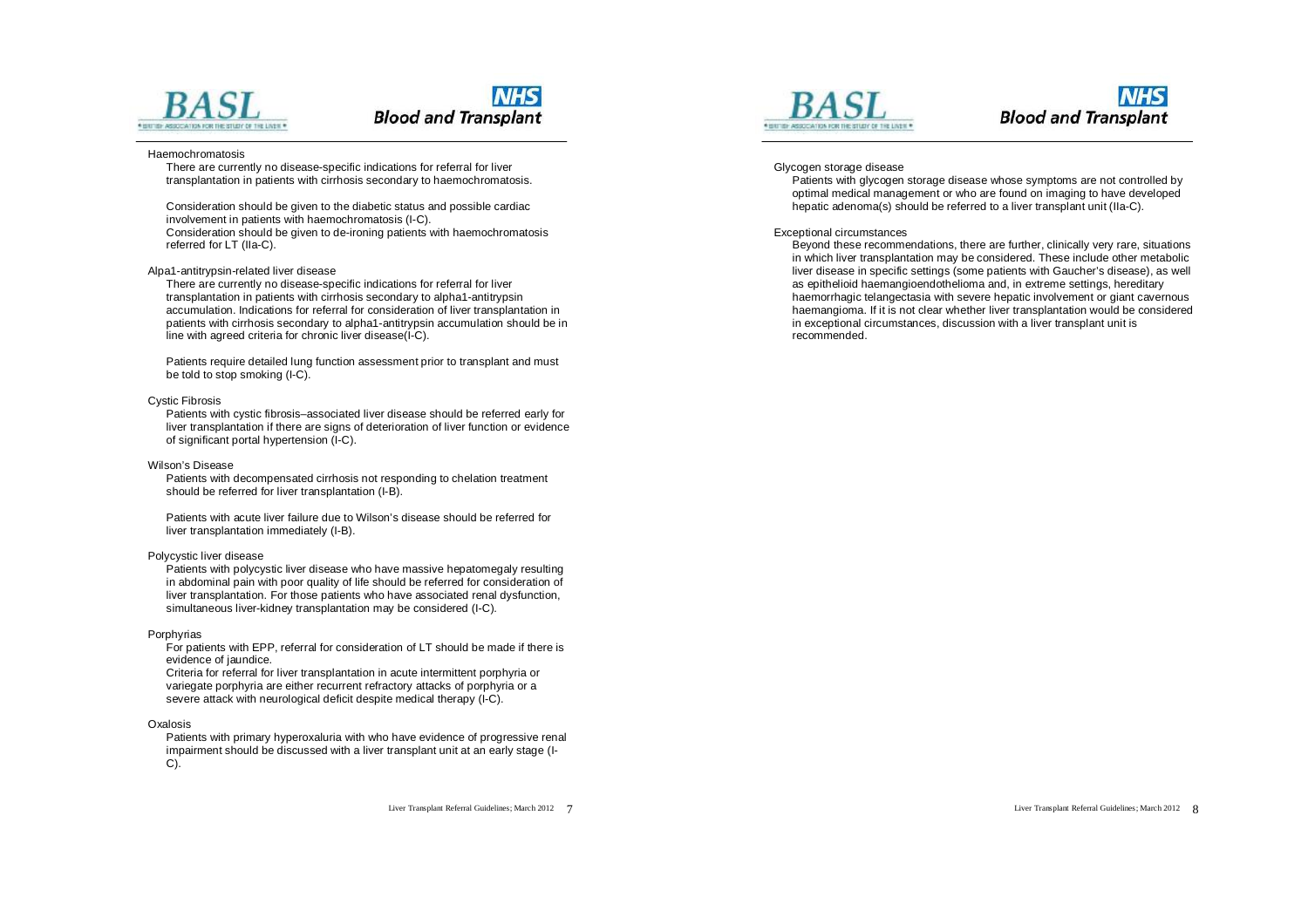

### 1 Background

#### **1.1 Introduction**

- 1.1.1 There are a number of reasons why there is a need for clear guidelines describing the timing of referral of patients to liver transplant units for both acute and chronic liver disease. Firstly, timely referral allows the transplant unit the required period to assess the patient fully and gives the potential candidate time to review all clinical options and make their decisions in timely fashion without pressure. Secondly, late referral jeopardises post transplant outcomes as pretransplant status is one factor dictating post transplant hospital stay and mortality<sup>1</sup>. Thirdly, clear national guidance to referring hospital as to which candidates are eligible for transplantation will minimise disparities in access to this important health resource. The degree to which the current differences in geographic prevalence of liver transplantation reflects differences in disease prevalence or differences in referral for liver transplantation remains unclear. Now that national selection criteria for the transplant list have been introduced it cannot be because such criteria differ between units.
- 1.1.2 A National Liver Disease Strategy is currently being drawn up, driven by the increasing prevalence of liver disease and mortality from end-stage liver disease in the United Kingdom. It is likely that strategy will want to clarify the overall tiers or strata of Hepatology care available to patients, ranging from Primary Care through to the nationally designated Liver Transplant Units. It is also likely that the strategy will wish to promote the need for clarity concerning the transition points and guidelines for referral from one tier to the next. It is hoped that this document will further that goal.
- 1.1.3 The importance of early discussion of cases with a transplant unit is crucial, even if it does not result in a transfer of care. This can allow early discussion concerning alternative treatment modalities to prevent further deterioration as well as the timely planning of any transfer should that be necessary. In defining criteria for referral for transplantation it is accepted that erring on the side of caution with early referral even at the expense of some increase in ultimately unnecessary transfers may be the better management algorithm.
- 1.1.4 There are few studies that have specifically examined the necessary timing of transfer to transplant units and therefore the evidence base for many of these recommendations is low. The following grading system will be used:



### Table 1. Grading System for Recommendations

| Classification      | Description                                                                                                                                                                          |
|---------------------|--------------------------------------------------------------------------------------------------------------------------------------------------------------------------------------|
| Class I             | Conditions for which there is evidence and/or general<br>agreement that a given diagnostic evaluation,<br>procedure or treatment is beneficial, useful, and<br>effective.            |
| Class <sub>II</sub> | Conditions for which there is conflicting evidence<br>and/or a divergence of opinion about the<br>usefulness/efficacy of a diagnostic evaluation,<br>procedure or treatment.         |
| Class IIa           | Weight of evidence/opinion is in favor of usefulness/<br>efficacy.                                                                                                                   |
| Class lib           | Usefulness/efficacy is less well established by<br>evidence/opinion.                                                                                                                 |
| Class III           | Conditions for which there is evidence and/or general<br>agreement that a diagnostic evaluation/procedure/<br>treatment is not useful/effective and in some<br>cases may be harmful. |
| Level of Evidence   | <b>Description</b>                                                                                                                                                                   |
| Level A             | Data derived from multiple randomized clinical trials<br>or meta-analyses.                                                                                                           |
| Level B             | Data derived from a single randomized trial, or<br>nonrandomized studies.                                                                                                            |
| Level C             | Only consensus opinion of experts, case studies, or<br>standard-of-care                                                                                                              |

#### **1.2 Aims of transplantation**

A number of aims of transplantation have been identified:

- 1.2.1 Maximise total patient and graft survival when judged from the point of registration for a transplant.
- 1.2.2 Minimise disparities in consistently measured waiting times until an offer of an organ for transplantation is made among patients with similar or comparable risk of death, medical and demographic characteristics or in relation to geography.
- 1.2.3 Maximise the availability of transplantable organs by promoting consent to donation, procurement efficiency, splitting of grafts where appropriate, and reduce the number of discarded organs.
- 1.2.4 Provide a balance between improvement in the quality and quantity of life
- 1.2.5 Avoid transplantation with a 5 year survival less than 50%
- 1.2.6 Provide transparency as to the allocation process.

Liver Transplant Referral Guidelines; March 2012 Q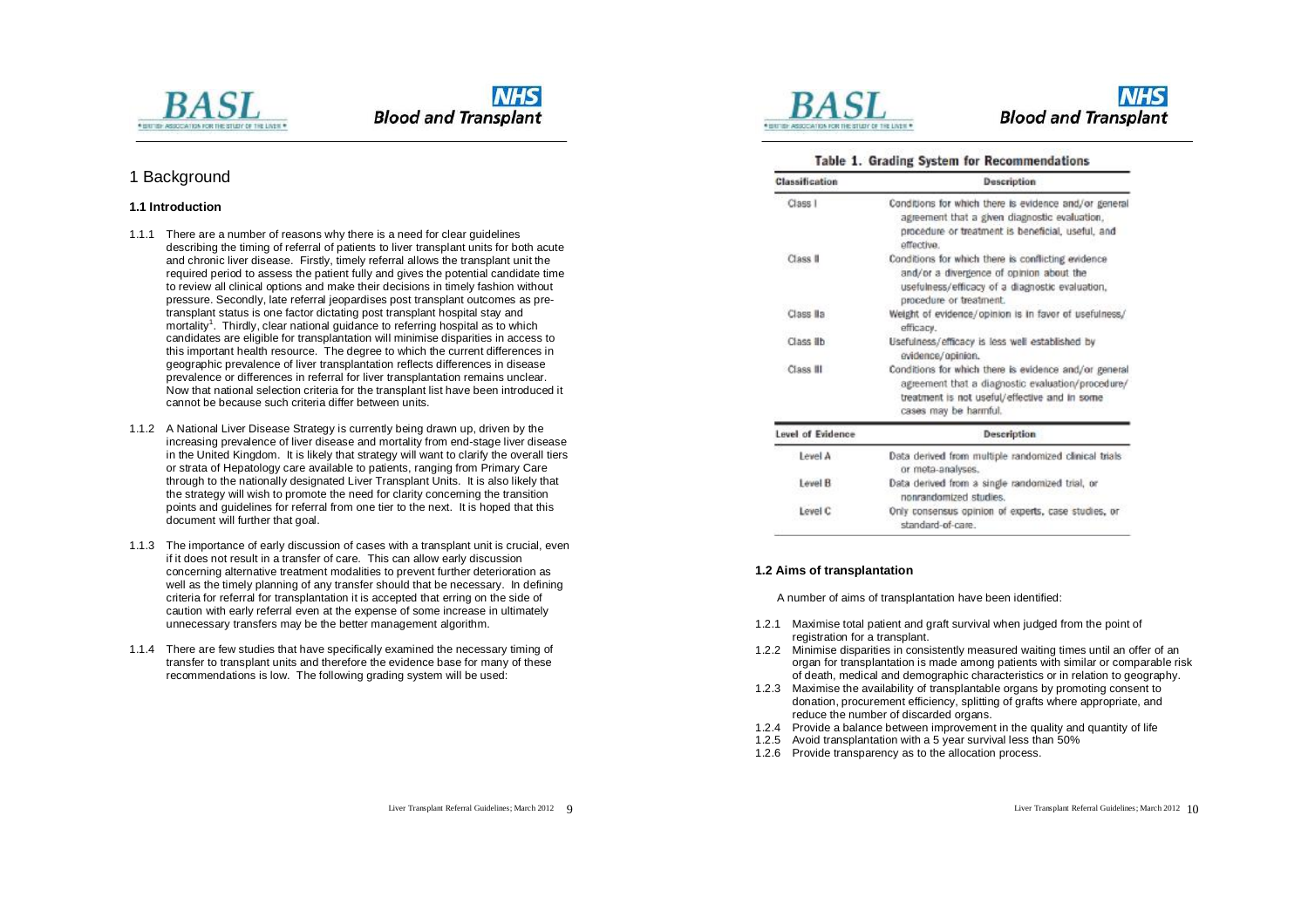



#### **1.3 Current selection criteria for Liver Transplantation**

1.3.1 Super-urgent liver transplant waiting list criteria (Box 1)

Box 1; Selection criteria for Super-urgent liver transplantation.

|                   | Acetaminophen (Paracetamol) hepatotoxicity                                                                                                                                                 |  |  |
|-------------------|--------------------------------------------------------------------------------------------------------------------------------------------------------------------------------------------|--|--|
| 1                 | pH <7.25 > 24 hours after overdose and after fluid<br>resuscitation                                                                                                                        |  |  |
| $\overline{2}$    | Serum lactate > 3.5 mmol/l > 24 hours after overdose<br>on admission or >3.0 mmol/l after fluid resuscitation                                                                              |  |  |
| 3                 | $PT > 100$ seconds (INR $> 6.5$ ) + creatinine $> 300$ µmol/l<br>anuria, + grade 3-4 encephalopathy                                                                                        |  |  |
| 4                 | Two criteria from above plus evidence of clinical<br>deterioration (increased ICP, FiO2 >50%, increasing<br>inotrope requirements) in the absence of clinical<br>sepsis                    |  |  |
| Other aetiologies |                                                                                                                                                                                            |  |  |
| 5                 | Seronegative hepatitis, hepatitis A, hepatitis B, drug-<br>induced liver failure $INR > 6.5$ or $PT > 100$ seconds                                                                         |  |  |
| 6                 | Seronegative hepatitis, hepatitis A, hepatitis B, drug-<br>induced liver failure. Any 3 from; unfavourable<br>aetiology; age> 40yr; J-E>7 days; bilirubin > 300<br>$mmol/l$ ; INR $>$ 3.5  |  |  |
| 7                 | Aetiology: Acute presentation of Wilson's disease, or<br>Budd-Chiari syndrome. A combination of<br>coagulopathy, and any grade of encephalopathy                                           |  |  |
| 8                 | Hepatic artery thrombosis on days 0 to 21 after liver<br>transplantation                                                                                                                   |  |  |
| 9                 | Early graft dysfunction on days 0 to 7 after liver<br>transplantation with at least two of the following: AST<br>>10,000, INR >3.0, serum lactate >3 mmol/l, absence<br>of bile production |  |  |
| 10 <sup>1</sup>   | The total absence of liver function (e.g. after total<br>hepatectomy)                                                                                                                      |  |  |
| 11                | Any patient who has been a live liver donor (NHS<br>entitled) who develops severe liver failure within 4<br>weeks of the donor operation                                                   |  |  |





1.3.2 Elective Liver Transplant waiting list criteria (Box 2)

#### 1.3.2.1 Chronic liver disease

Patients can be considered for elective transplantation if they have an anticipated length of life or survival at one year, as judged by a UKELD score (Barber 2011) in the absence of transplantation that is less than that obtained with a liver transplant, or an unacceptable quality of life. Patients are accepted for elective transplantation only if they have an estimated probability of being alive 5 years after transplantation of at least 50% with a quality of life acceptable to the patient.

1.3.2.2 Hepatocellular carcinoma

Current criteria were introduced in July 2008. It is likely that there will be further modification to these in future in order to better assess tumour biology and predict those patients who are most likely to benefit from a transplant with an acceptably low recurrence rate.

#### 1.3.2.3 Variant syndromes

A number of syndromes have been accepted where UKELD may not adequately reflect the risk of mortality on a transplant list or where transplantation is undertaken to alleviate symptoms and to improve quality of life.

1.3.2.4 Appeals Panel

If a centre wishes to register an adult (17 years or older) patient for an elective first liver transplant who does not satisfy at least one of the criteria of chronic liver disease, hepatocellular carcinoma or a variant syndrome, a request is made in writing to members of the National Appeals Panel. The Appeals Panel is constituted of one physician or Surgeon from each of the three Regions; North (Leeds, Newcastle, and Edinburgh Liver Transplant Units); Central (Birmingham, and Cambridge Liver Transplant Units); Southern (Royal Free and King's Liver Transplant Units). To be selected decisions have to be unanimous.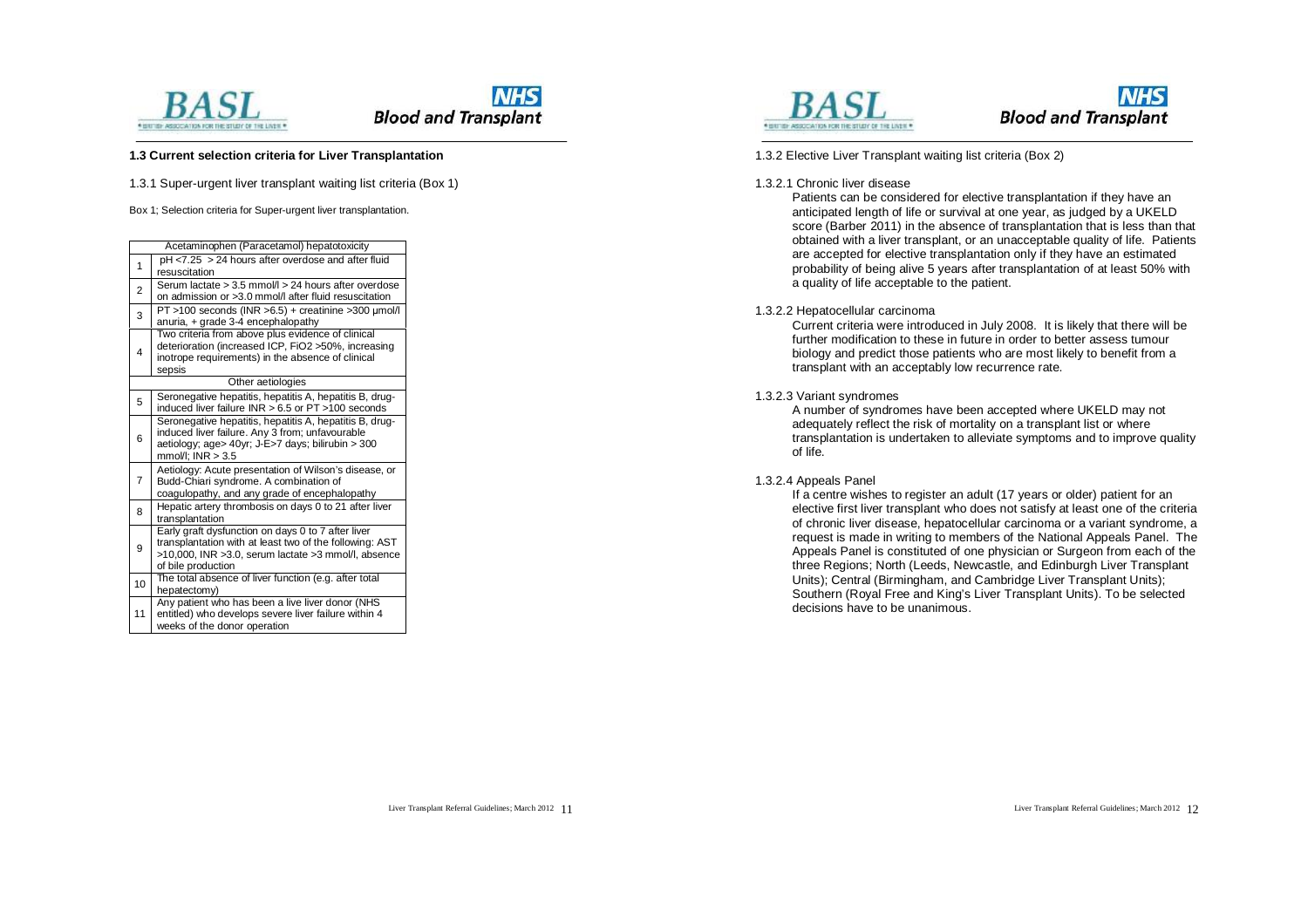



Box 2; Selection criteria for elective liver transplantation.

#### **Selection Criteria For Elective Transplantation**

To be registered on the elective liver scheme, adult (17 years or older) patients awaiting a first elective liver transplant must meet one of the following three set criteria.

#### **1) Chronic liver disease or failure**

The patient has a projected one-year liver disease mortality without transplantation of >9%, predicted by a UKELD score of 49 or greater. The UKELD score is derived from the patient's serum sodium, creatinine and bilirubin and International Normalised Ratio of the prothrombin time (INR).

#### **2) Hepatocellular cancer (HCC)**

Size assessed by the widest dimensions on either MDCT and MRI scan. A tumour (for the purposes of counting numbers) identified as an arterialised focal abnormality with portal phase washout.. Other lesions are considered indeterminate and do not count. Tumour rupture and an AFP >10,000 iu/ml are absolute contra-indications to transplantation, as are extrahepatic spread and macroscopic vascular invasion. The following are criteria for listing • a single tumour ≤ 5cms diameter or

• up to 5 tumours all ≤ 3cms or

• single tumour >5cms and ≤7cms diameter where there has been no evidence of tumour progression (volume increase by  $\leq 20\%$ ) and no extrahepatic spread and no new nodule formation over a 6 month period. Locoregional therapy +/- chemotherapy may be given during that time. Their waiting list place may be considered from the time of their first staging scan.

#### **3) Variant syndromes**

**a) Diuretic resistant ascites** - Ascites unresponsive to or intolerant of maximum diuretic dosage and non-responsive to TIPS or where TIPS deemed impossible or contraindicated. **b) Hepatopulmonary syndrome** - Arterial  $PO_2 < 7.8$ , alveolar arterial oxygen gradient  $>$ 20 mmHg, calculated shunt fraction > 8% (brain uptake following TC macroaggregated albumen), pulmonary vascular dilatation documented by positive contrast enhanced transthoracic echo, in the absence of overt chronic lung disease.

**c) Chronic hepatic encephalopathy** - Chronic hepatic encephalopathy confirmed by EEG or trail making tests, with at least two admissions in one year due to exacerbations in encephalopathy, not manageable by standard therapy. Structural neurological disease must be excluded by appropriate imaging and, if necessary, psychometric testing.

**d) Persistent and intractable pruritus** - Pruritus consequent on cholestastic liver disease which is intractable after therapeutic trials. Exclude psychiatric co-morbidity that might contribute to the itch. Lethargy is not an accepted primary indication for orthotopic liver transplantation.

**e) Familial amyloidosis** - Confirmed transthyretin gene mutation in the absence of significant debilitating cardiac involvement, or autonomic neuropathy.

**f) Primary hyperlipidaemia** - Homozygous familial hypercholesterolaemia, absent LDL receptor expression and LDL receptor gene mutation.

**g) Polycystic liver disease** - Intractable symptoms due to mass of liver or pain unresponsive to cystectomy, or severe complications secondary to portal hypertension. **h) Recurrent cholangitis** – Recurrent significant cholangitis not responsive to medical,

surgical or endoscopic therapy. **i) Hepatic haemangioendothelioma -** Histological confirmation; not a single lesion

amenable to resection; extra-hepatic spread confined to abdominal lymph nodes; minimum observation period of three months



### **NHS Blood and Transplant**

#### **1.4 Contra-indications to liver transplant**

As liver transplantation (LT) has become an accepted treatment modality for many complications of advanced liver disease, there has been a continued attempt to push the envelope to encompass new indications. Whilst in many instances this has resulted in good outcomes, this has also informed clinicians as to where the limits may lie in which patients currently have a predictably poor post-transplant outcome. With advances in understanding and of clinical management, these limitations to success of a procedure evolve, and this has been the case for liver transplantation. Issus such as active, uncontrolled HBV or HIV were previously regarded as contraindications to LT and are not currently so. Portal vein thrombosis and morbid obesity have also in the past been regarded as such by virtue of high surgical risk, but are often now, in themselves, not considered to prohibit LT. In addition to gaining information about which liver conditions have a good outcome after LT and which do not, there has in parallel been a development in understanding of other factors pertaining to the recipient and to characteristics of the donor organ. As such, in evaluating each potential liver transplant recipient, consideration is made not only of the type and stage of liver disease and its complications, but all other recipient factors relevant to short-term and long-term survival after LT.

Older age, in itself, has previously been considered a contra-indication to listing for LT. Current data suggest that in Europe 20% of patients now undergoing LT are over 60 years old [\(www.eltr.org\).](http://www.eltr.org)) European liver transplant registry data does show a worse 3- and 12-month patient survival in this age group (Burroughs 2006), although other studies have found equivalent 5-year survival for selected recipients over the age of 65 in comparison to groups of recipients aged over 60 and also adult recipients less than 60 years of age (Cross 2007). Examination of historical data looking at predictors of outcome after LT in individuals over the age of 60, however, has found that, in addition to in-patient status (and in particular mechanical ventilation), recipient diabetes, serum creatinine, and hepatitis C seropositivity independently predict a worse outcome (Aloia 2010). As a consequence, age in combination with co-morbidities can predict a poor post-transplant outcome and therefore can preclude listing for a liver transplant.

With the increasing prevalence of obesity and the fact that this is an aetiological factor or co-factor in development of advanced liver disease, there has been more attention directed towards the surgical fitness of the morbidly obese for LT. Reported long-term outcomes published from the US on liver transplants undertaken in the 1990s have shown that such patients have a 57% 5-year mortality (Nair 2002) and this led to a BMI greater than 40 being recommended as a contra-indication to LT in the AASLD Guidelines of 2005. Subsequent analyses have come to differing conclusions (Pelletier 2007, Dick 2009). Currently, however, whilst it is recognised that morbid obesity is associated with a higher short-term morbidity, the long-term mortality rates of patients transplanted with a BMI >40 do not preclude LT. Importantly, however, it is clear that BMIs at the other extreme are associated with a marked increase in short-term mortality after LT (Dawwas 2008A, Dick 2009).

Liver Transplant Referral Guidelines; March 2012 13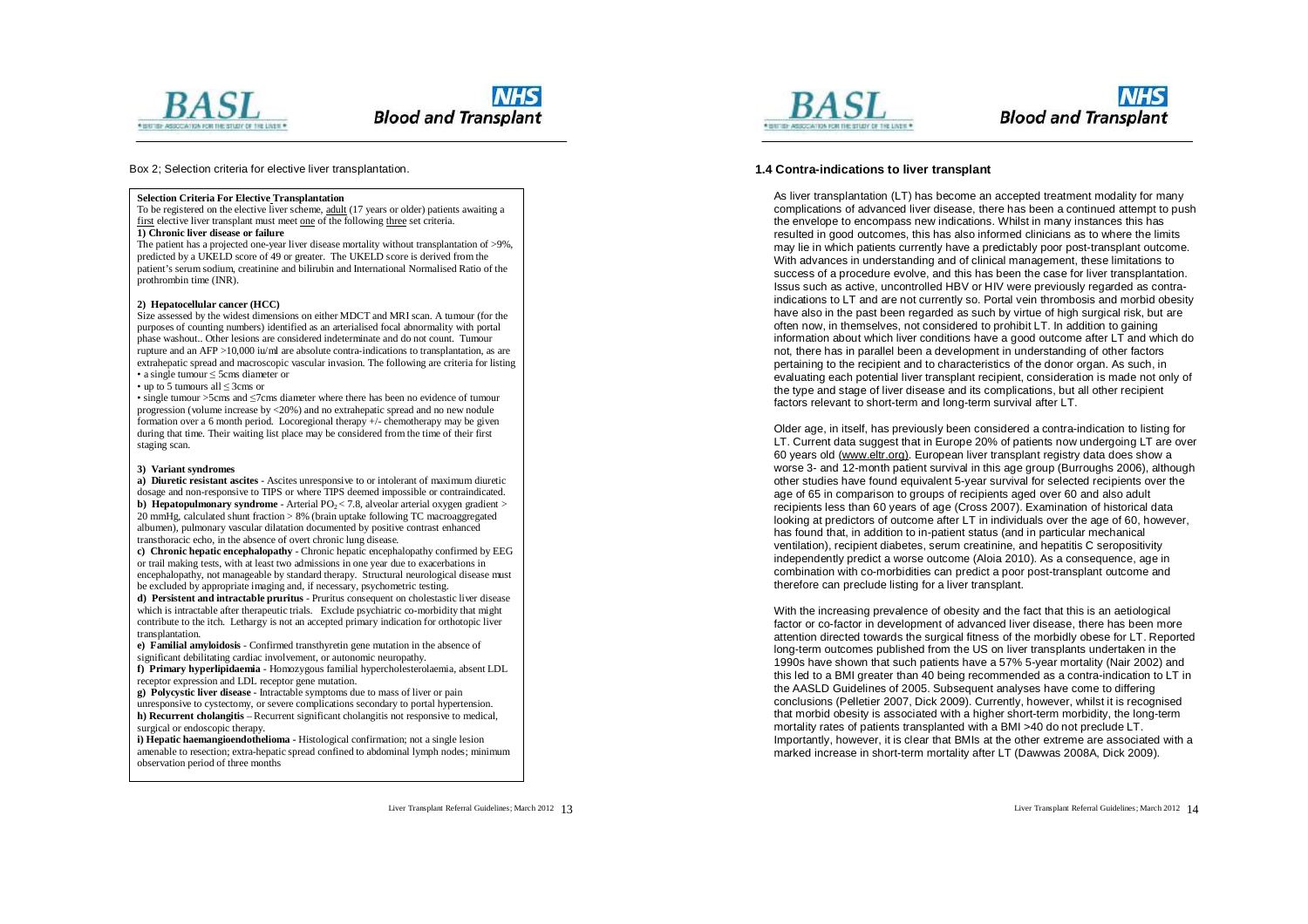

Another specific factor that has been found to be an independent predictor of a worse outcome after LT is an established diagnosis of diabetes (Pageaux 2009), particularly if requiring insulin. As with other co-morbidities, the presence of diabetes, whilst being recognised as an additional risk factor negatively impacting on long-term outcome, does not definitively predict a poor enough outcome to decline listing for LT. In the context of other co-factors, however, such as age (Aloia 2010), impaired renal function (Fabrizi 2011), cardiac disease (Plotkin 1996, Bilbao 2008) and evidence of other significant end-organ damage from DM, these can point to a poor long-term survival, such that listing for a liver transplant would not be recommended.

There is an increasing body of literature on cardiovascular assessment for fitness for LT and, when considering fitness for LT there are two aspects that are relevant. The first, and perhaps more easy to assess, is that of coronary artery disease (CAD) as it pertains to peri-operative risk. From this point of view, multi-vessel CAD has recently been reported to predict a significantly worse 1-year outcome post-LT (Yong 2010). The second issue is incorporation of coronary artery disease or cardiac functional deficits into prediction of medium- and long-term post-transplant outcomes. The means of assessing CAD and cardiac function in potential LT candidates are matters of continuing debate and are outwith the remit of his guideline, although both may need to be evaluated in higher-risk potential recipients. It is important that clinicians involved in the care of patients with chronic liver disease who may reach the point of consideration of LT are aware of the relevance of CAD and cardiac functional reserve. These issues need to be highlighted in any discussion with the relevant transplant unit and patients need to be made of aware that these issues can preclude LT, even if otherwise indicated.

#### Substance Misuse

National Guidelines have been produced in relation to illicit drug use in potential liver transplant recipients (Liver Advisory Group 2007). These indicate that issues including current ongoing intravenous use of illicit or non-prescribed substances, non-compliance with treatment or failure to comply with assessment constitute contra-indications to listing for LT. Patience with ongoing dependency (eg opiates, benzodiazepines) should be given access to a substance misuse treatment programme.

#### *Recommendations*

*Ongoing illicit drug use is considered as a contra-indication to liver transplantation (II-C).* 

*Ongoing alcohol misuse despite previous advice from a healthcare professional to be abstinent is considered as a contra-indication to liver transplantation (I-C).* 

*Patients seen with chronic liver disease using illicit drugs or abusing alcohol should be advised that ongoing substance misuse will preclude liver transplantation should this be required in the future. Where appropriate, referral to the local Substance Misuse Service should be made.* 



### **NHS Blood and Transplant**

#### Malignancy

As emphasised above one of the major considerations in fitness for listing for LT is the issue of predicted long-term survival after the procedure. Hence pre-existing extra-hepatic conditions that impart a limited prognosis are considered to contraindicate LT. In this context a recent history of malignant disease can often preclude LT, though the nature and stage of tumour and predicted prognosis is taken into account. The required duration between tumour diagnosis and transplantation is not known, though as would be expected a longer duration (greater than 5 years) as well as nature of original tumour are variables that impact recurrence rate (Penn 1997). One of the recognised long-term complications of liver transplantation is the increased rate of malignancy (Fung 2001, Chak 2010). What is not well established for most tumours is the impact of subsequent immunosuppression on a previously treated tumour, though it is anticipated that it may facilitate a higher rate of recurrence/progression.

#### *Recommendation*

*Current malignancy is a contra-indication to liver transplantation. It is recommended that staging and prognostic information regarding any history of malignancy is provided in the initial discussion with a liver transplant unit in order to clarify whether consideration of liver transplantation can be pursued.* 

Cholangiocarcinoma, (CC) seen in the context of chronic liver disease usually in PSC has a poor outcome after LT (Pinson 2003, Alvaro 2010, Gu 2011) and as a result is currently regarded as a contra-indication to LT. It is well recognised that making the diagnosis of CC on the background of PSC can be very challenging and early involvement of a specialist MDT at an early stage is recommended to establish or exclude the diagnosis. This assessment should follow a cancer pathway and if there is uncertainty about the presence or absence of superimposed CC in a patient with advanced PSC, discussion with a liver transplant unit is recommended.

#### *Recommendation*

*The presence of cholangiocarcinoma in a patient with primary sclerosing cholangitis currently represents a contra-indication to liver transplantation (II-C).* 

#### Summary of Contra-indications to liver transplantation

The factors that contra-indicate liver transplantation are those that predict high peri-operative mortality or a 5-year survival probability of less than 50%.

Current malignancy is a contra-indication to liver transplantation (III-C). Previous history of malignancy with significant recurrence risk can contra-indicate liver transplantation.

The presence of cholangiocarcinoma in a patient with primary sclerosing cholangitis currently represents a contra-indication to liver transplantation (II-C).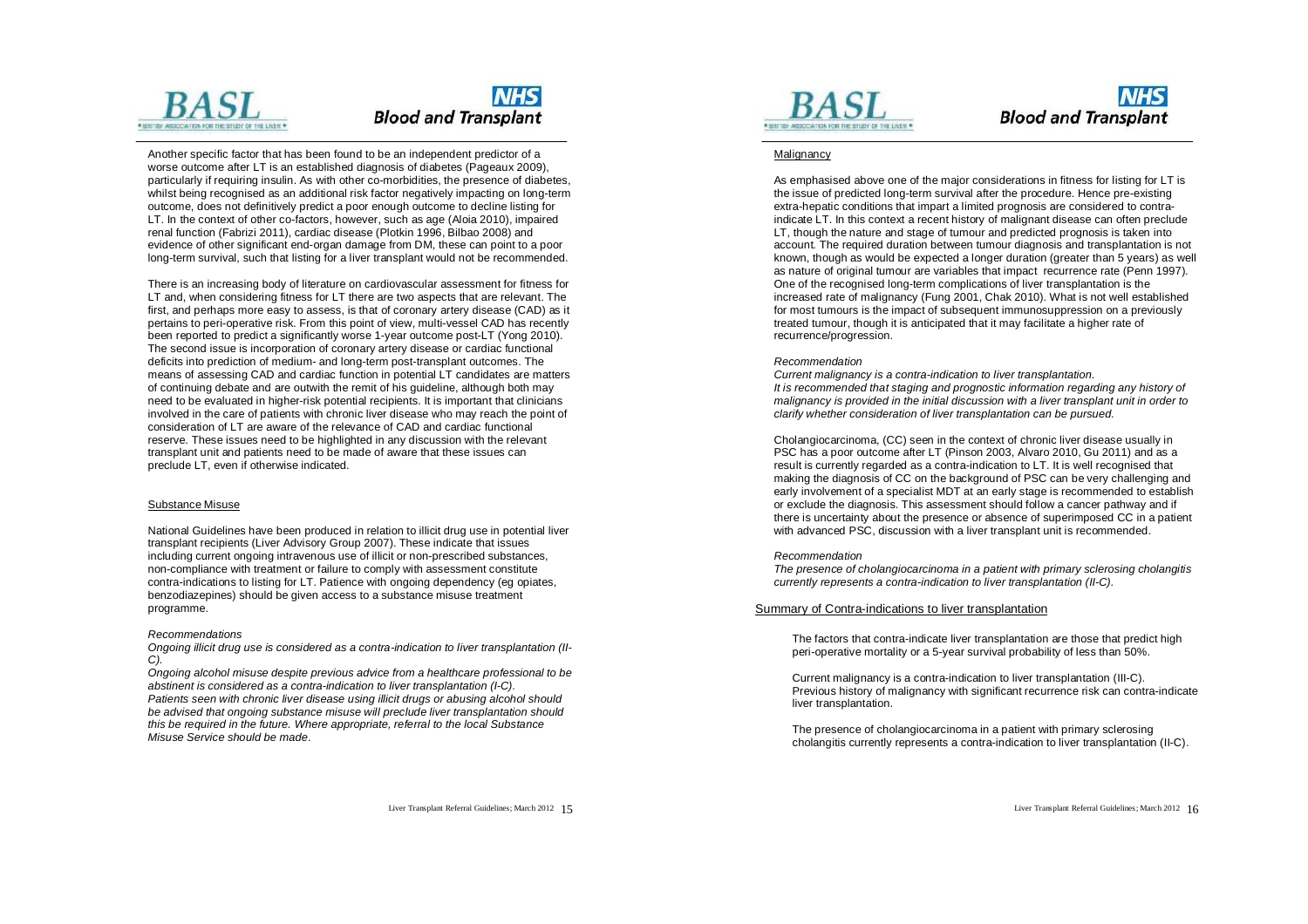



Poor cardiac function or advanced coronary artery disease is a contra-indication to liver transplantation (III-C).

Symptomatic peripheral vascular disease is associated with poor 5-year survival and is a contra-indication to liver transplantation (III-C).

Factors that are known to predict a worse outcome after liver transplantation, including renal disease, diabetes (particularly with diabetic complications) and poor nutritional status can contra-indicate liver transplantation (III-C).

Extremes of body mass index are associated with higher transplant risk and can contra-indicate liver transplantation (II-B).

Issues such as extensive porto-mesenteric venous thrombosis or prior extensive abdominal surgical history can preclude liver transplantation (II-B).

Significant lung disease can contra-indicate liver transplantation (III-C).

Advanced age, itself, is not a contra-indication to liver transplantation. Advanced age, however, is associated with an increased risk of co-morbid factors which impact negatively on transplant outcome, and evidence of co-morbidites in more elderly recipients does preclude liver transplantation (III-C).

Ongoing illicit drug use is considered as a contra-indication to liver transplantation(II-C).

Ongoing alcohol misuse despite previous advice from a healthcare professional to be abstinent is considered as a contra-indication to liver transplantation(I-C).

Patients seen with chronic liver disease using illicit drugs or abusing alcohol should be advised that ongoing substance misuse will preclude liver transplantation should this be required in the future. Where appropriate, referral to the local Substance Misuse Service should be made.

#### **1.5 End-of-Life care planning**

Referral for consideration of transplantation represents a very significant step in the management of any patient with liver disease and not all patients will be fit enough to be placed on the waiting-list for liver transplantation. Furthermore, even if listed, a patient may not necessarily receive a suitable donor organ, as currently the liver transplant waiting list mortality nationally is around 18%. It may therefore be appropriate that during the process of referral and subsequent assessment the referring clinician formally consider end-of-life care planning.





### 2. Referral guidance - Acute Liver Failure

#### 2.1 Paracetamol hepatotoxicity

The importance of early referral in cases with paracetamol-induced hepatotoxicity cannot be over-emphasised. Early discussion with a Liver Transplant Unit will allow facilitate timely transfer of patients who do need to come to a Transplant Unit, avoid unnecessary transfer of patients who will not come near to meeting super-urgent transplantation and also expedite diagnostic evaluation and assessment by the transplant team in order to maximise the possibility of a successful transplant. A further important aspect is that early discussion with a Transplant Unit can ensure optimal management of the hepatotoxicity and related problems (either in the Transplant Unit or in the local hospital) to minimise the likelihood of detrimental clinical sequelae. In those cases that require transplantation, prognosis is better in those transplanted earlier with lower grades of encephalopathy, emphasising the importance of early transfer.

A number of factors predictive of poor prognosis are relevant when considering referral in individual cases. The King's College criteria (O'Grady 1989) continue to demonstrate high specificity for mortality (94.6% (95% confidence interval 93- 95.9%)) in meta-analyses (Craig 2010) although with a lower sensitivity. Elevated serum lactate is also a marker of poor prognosis (Bernal 2002, Schmidt 2006), but again has lower sensitivity. Later markers of poor prognosis include renal impairment and hepatic encephalopathy.

Age has previously been associated with a poor prognosis (Ostapowicz 2002) but a more recent cohort has not confirmed this (Schiodt 2009). In contrast other clinical contexts are associated with poor outcomes including malnutrition (Claridge 2010), a staggered overdose, and prior alcohol use (Simpson 2009, Lauterberg 1988).

#### *Recommendations*

*Patients with paracetamol (acetaminophen) hepatotoxicity should be discussed with a transplant unit if they have any of the following in the context of coagulopathy (IIa):* 

- *a. Evidence of any renal impairment or hepatic encephalopathy*
- *b. pH < 7.4 at any time after ingestion.*
- *c. Elevated serum lactate >2.5 mmol/l after fluid resuscitation.*

*Particular caution should be taken in cases associated with ingestion staggered over time, malnutrition, anticonvulsant drug use or a history of prior excess alcohol consumption.* 

*Stabilisation of patients prior to transfer must be discussed with the transplant unit (IIa).* 

Liver Transplant Referral Guidelines; March 2012 17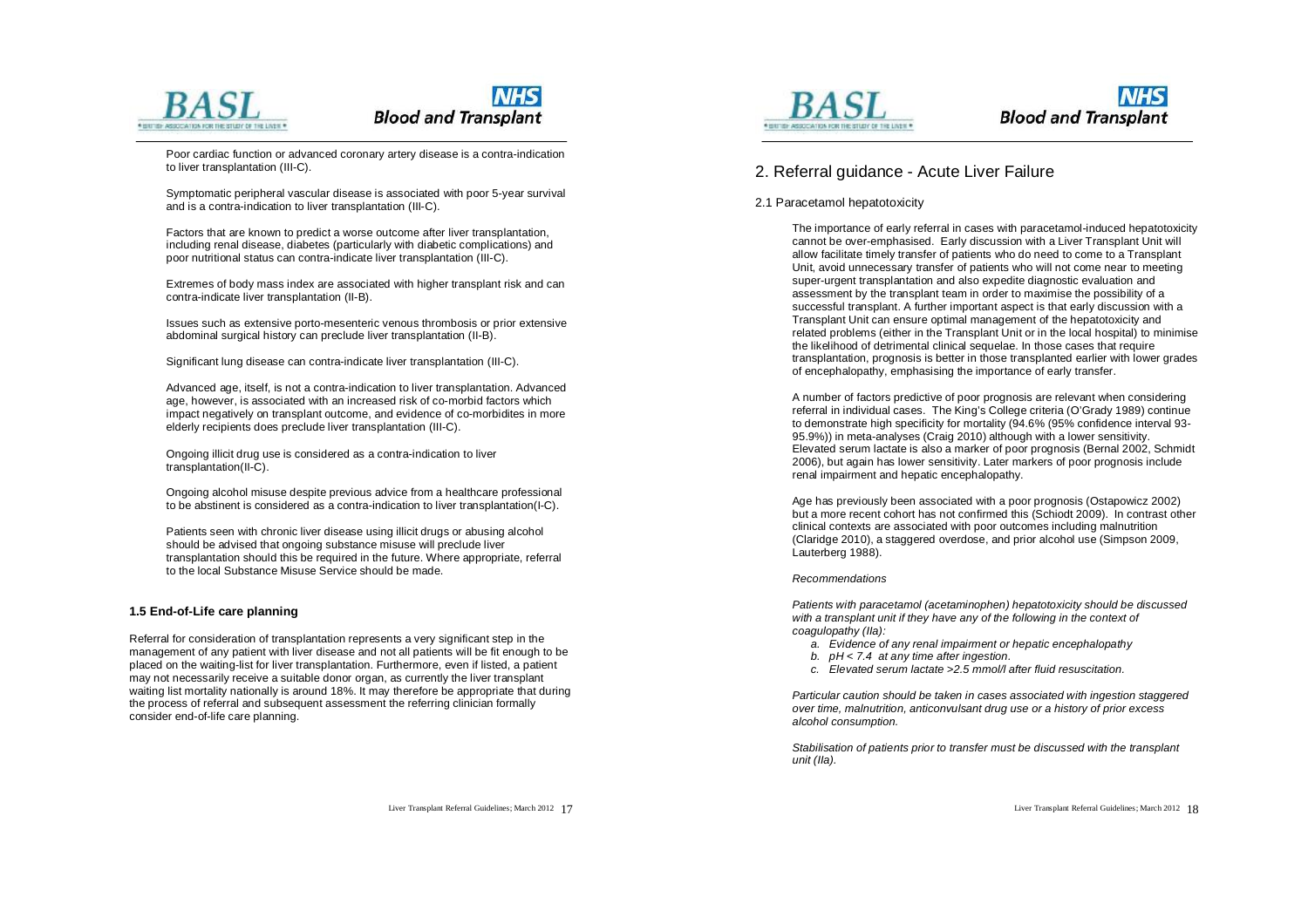

#### 2.2 Non-paracetamol-induced acute liver failure

Acute liver failure (ALF) of non-paracetamol aetiology often follows a very different clinical course to that resulting from paracetamol hepatotoxicity. Analysis of the data from King's demonstrates that the prognosis declines as the degree of liver dysfunction (as judged by Bilirubin) rises (Bernal, personal communication). Specifically the presence of hepatic encephalopathy in this group is associated with markedly worse survival (Bernal – manuscript in preparation). Furthermore, the King's observational data has demonstrated that additional organ failure is linked to a worse non-transplant outcome (Bernal – manuscript in preparation). A meta-analysis of published studies has found that the King's College criteria for non-paracetamol-induced ALF show good specificity, though more limited sensitivity (McPhail 2010).

Two additional issues are important to take into account. Firstly, that close monitoring of the evolution of liver function/organ failure is essential and much more informative in terms of prognosis than a single 'snapshot'. Secondly, consideration of the context of the patient is important in deciding about discussion with, or transfer to, a transplant unit. If the patient is in effect several hours away from a unit where they can be adequately monitored, then early advice from a transplant unit may be helpful.

#### *Recommendations – non-paracetamol-induced ALF*

*In all cases the development of any grade of encephalopathy should prompt discussion with a transplant unit (IIa). In all cases a coagulopathy with INR > 1.5 or serum creatinine > 150 mmol/l should prompt discussion with a transplant unit (IIa). In all cases the presence of any additional organ failure should prompt discussion with a transplant unit (IIa).* 

#### 2.3 Sub-acute/late onset hepatic failure

A less common, though recognised clinical sub-group are those patients who demonstrate evidence of sub-acute hepatic failure. This clinical sub-group is a heterogeneous group with varying aetiologies of liver disease including autoimmune, viral, drug-induced, Wilson's disease, Budd-Chiari and idiopathic. It was previously recognised within the King's criteria for listing for liver transplantation (O'Grady 1989) through inclusion of "jaundice to encephalopathy of > 7 days".

Establishing clear evidence-based indications for referral to a transplant unit is difficult in this clinical sub-group. It is recognised that the development of hepatic encephalopathy in this context predicts a worse outcome, but that early recognition of this condition is key and such cases should ideally be discussed with a transplant unit before encephalopathy develops.





In addition to allowing timely listing for LT, this may facilitate early intervention to allow recovery of liver function without the need for transplantation,

#### *Recommendations*

*Patients with sub-acute or late-onset hepatic failure should be discussed with a transplant unit at the stage of recognition of the condition (IIb).* 

*Patients with sub-acute liver failure developing any degree of hepatic encephalopathy should be discussed urgently with a transplant unit (IIa).*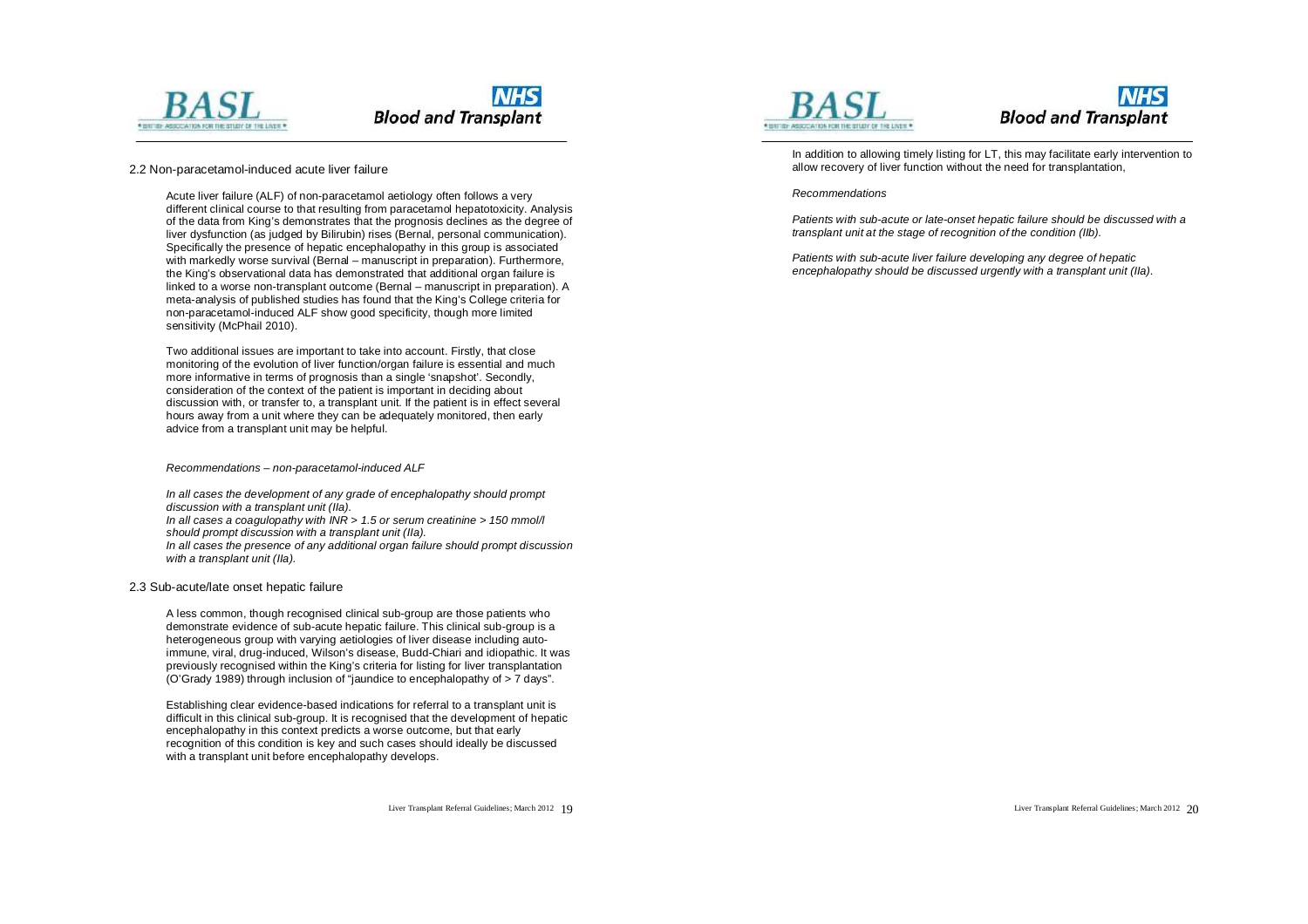

### 3. Referral guidance – Primary Liver Cancer

In western societies around 95% of Hepatocellular carcinoma (HCC) develops in the context of cirrhosis. Although resection can be used for many patients with non-cirrhotic HCC, dependent on stage and location of disease, in patients with cirrhosis, resection can only be considered for the minority of individuals with a normal serum bilirubin and with a measured hepatic venous pressure gradient (HVPG) <10mmHg (Bruix 1996 and Llovet 1999). Long-term survival figures for such appropriately selected patients undergoing resection for HCC in the context of cirrhosis can exceed 70% at 5 years (Llovet 1999 and Huo 2007). Initial experience of LT for HCC with cirrhosis was poor, related to inappropriate patient selection, but subsequent literature has defined better the stage of tumour disease that can result in good patient and disease-free survival figures at 5 years. Patients within defined criteria based on the size and number of tumour(s) had 5-year survival rates of over 70% (Mazzaferro 1996). These criteria, known as the Milan or Mazzaferro criteria, have become established internationally as defining patients who were appropriate for acceptance on to liver transplant waiting lists on the basis of anticipated good post-transplant outcomes. Building on these criteria, various attempts have been made to better refine HCC criteria for LT given that some patients with HCC outside Milan criteria can have a good post-LT outcome and some patients with a single small HCC have a poor outcome after LT due to early and aggressive tumour recurrence. The outcomes of patients transplanted with extended criteria HCC have generally worse outcomes than the more restrictive Milan criteria with around 50% 5-year survival (Pomfret 2010). It is recognised that any extension to LT criteria for HCC will result in reduction of transplant benefit (Mazzaferro 2009 and Pelletier 2009), result in reduction of transplant benefit (Mazzaferro 2009 and Pelletier 2009), an<br>issue that is difficult to reconcile with an ever-increasing mortality rate for those<br>patients currently on the waiting list for LT (NHSBT)

Histological characteristics of the tumour including poor differentiation status and the presence of macro-or micro-vascular invasion have repeatedly been found to be independent predictors of post-transplant outcome (Jonas 2001 and Plessier 2004). Clearly this information is generally available after the event (*ie* on examination of the explanted liver). Biopsy of the tumour has been proposed as a means of getting information on differentiation status and the presence or absence of microvascular invasion before a decision about LT is made.



### **NHS Blood and Transplant**

The utility of targeted liver biopsy in this context is limited, however, by the lack of representivity of the sample obtained. It is known that HCC are frequently heterogeneous in their differentiation status even within a single tumour, and that microvascular invasion may often only be seen in a very small section of the

HCC.<br>After a Consensus meeting of the UK Liver Transplant Units in 200 After a Consensus meeting of the UK Liver Transplant Units in 2008,<br>incorporating the Milan criteria, but also evidence from the SRNR (Yao 2008 and www.hcc-[olt-m](http://www.hcc-olt-metroticket.org)etroticket.org/) and an acceptance of the varying biology of HCCs, some relaxation of the Milan criteria was allowed, and these constitute the current HCC criteria for placement in the UK liver transplant waiting list (Box 2). These incorporated some elements that were felt to reflect tumour biology (rate of growth of larger tumours and markedly elevated serum AFP) As before, patients with extensive (large volume) disease, multifocal HCC and diffus patients with extensive (large volume) disease, multifocal HCC and diffuse,<br>invasive HCC as well as with macrovascular invasion or metastatic disease have a worse outcome and should not be considered for LT (AASLD Guidelines 2010 - www.aasld.org/practic[eguid](http://www.aasld.org/practiceguideline)eline and International Consensus Conference Report, Clavien 2012

Report, Clavien 2012).<br>In view of the very good long-term disease-free survival figures for carefully selected patients with HCC in the context of cirrhosis, this treatment option needs to be considered alongside alternative treatment options such as, in particular, resection and radiofrequency ablation. Consideration of the appropriate treatment option for each patient will incorporate such factors as co-morbidities and stage of background liver disease as well as location of tumour(s). As such, patients picked up as having a focal liver lesion with the characteristics of HCC and within criteria for LT should be referred to a Liver Transplant Unit Tumour SMDT in order that, where appropriate, LT is considered.

#### *Re c omm enda tion*

Patients with cirrhosis who are otherwise appropriate candidates for a liver transplant and are found to have liver lesion(s) characteristic of HCC within liver transplant criteria should be referred to a Liver Transplant Unit (I-A).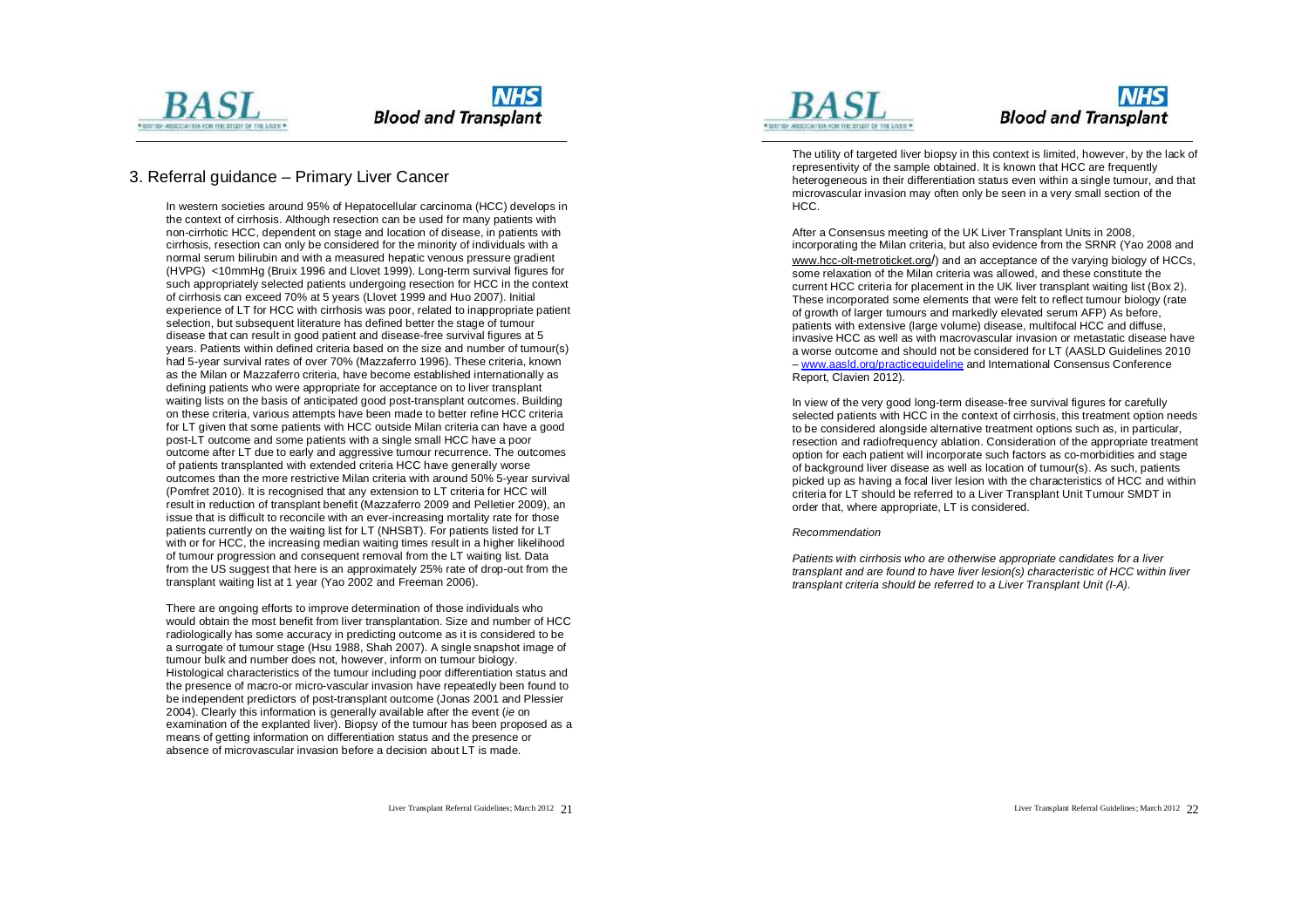



### 4. Referral guidance - Chronic liver disease

#### 4.1 General considerations

The natural history of cirrhosis and liver disease prognostic scores

In patients with established chronic liver disease/cirrhosis the mortality risks relate to the development of superimposed hepatocellular carcinoma (HCC) and also to problems secondary to portal hypertension. The prognosis of compensated cirrhosis is good, with a median survival of greater than 12 years as compared to around 2 years for patients with decompensated disease (D'Amico 2006). Given this and the fact that, until recently there have been no agents to modify liver fibrogenesis, much work has therefore been done in attempting to anticipate the development of these problems and measures to reduce their risk and thereby improve survival.

An international consensus conference agreed to differentiate cirrhosis into four clinic stages based on the presence of absence of complications related to portal hypertension. Patients defined as having stage 1 cirrhosis have no evidence of varices or ascites and are anticipated to have an annual mortality rate of around 1%. Patients with stage 2 cirrhosis have varices that have not bled and with no ascites. Such patients are thought to have a mortality rate of 3.4%/year and progress to stage 3 or 4 cirrhosis, respectively, by either developing ascites or the varices bleeding. Stage 3 disease, therefore, comprises those individuals with cirrhosis a at the point of their first decompensation. Patients with stage 3 cirrhosis have an approximately 20% annual mortality in this phase. Patients with stage 4 cirrhosis define those that have had a variceal bleed. These patients have a 1-year survival rate of less than 50%, with a major part of the mortality occurring within 6 weeks of the variceal bleed (de Franchis 2005 and D'Amico 2006, de Franchis; Baveno V Faculty 2010).

In the management of individual patients with CLD it is clearly important to be able to accurately define anticipated medium- and long-term outcomes. This issue is of particular relevance in considering when an individual is at significant risk of deterioration and death related to complications of liver disease and hence life-prolonging therapy, such as liver transplantation should be considered. The use of prognostic scores for cirrhosis has been generally used to predict short to medium term mortality risk. The initial Child-Turcotte score, first published in 1964 used in assessing operative risk (Child 1964) was modified and formally categorized into the currently used Child-Pugh score after it was demonstrated to be informative in stratifying mortality risk after oesophageal transection for variceal bleeding (Pugh 1973). The Child-Pugh score (CPS), in addition to using a combination of objective and subjective variables, has well-documented limitations including the fact that the categorization is arbitrary, that measurement of prothrombin time varies between laboratories and that there is a ceiling and floor effect for a number of the variables.



### **NHS Blood and Transplant**

The CPS, has, however been found to be of great prognostic utility in the context of a number of forms of hepatic decompensation including variceal bleeding and ascites, as well as after TIPS shunt insertion.

The use of objective parameters, measuring continuous variables, has a number of advantages over the CPS and the model for end-stage liver disease (MELD) score, first published in 2000 as a predictor of outcome post-TIPS shunt insertion (Malinchoc 2000) has gained acceptance as a useful predictive tool in a number of different clinical contexts (Kamath 2001). Salerno et al found that MELD was better at predicting 3-month outcome than Child-Pugh (Salerno 2003), though the Child-Pugh score has been found in some studies to be as good as MELD score in predicting outcome after variceal bleeding (Angermayr 2003). MELD has also been found to be predictive of the development of SBP as well as the short-term mortality in established SBP (Nobre 2008 and Obstein 2007). The use of MELD, Na-MELD and UKELD has, however, highlighted inter-laboratory differences between assays, including the INR, as well as the fact that certain well-known issues affect serum creatinine (eg gender, ethnicity, diuretic usage) and serum sodium (eg use of diuretics) (Goulding 2010, Cholongitas 2007a, Cholongitas 2007b).

4.2 Liver Disease Prognostic Scores and listing for Elective Liver Transplantation

A clear understanding of the natural history of cirrhosis and the implications of a change in status of disease is important in determining prognosis and when liver transplantation should be considered, if appropriate. In the UK a predictive model for death on the liver transplant waiting list has been derived and validated using patients historically listed for a first elective liver transplant (2003-2007). The derived model, called UKELD is based on INR, serum sodium, bilirubin and creatinine was found to be a better predictor of mortality than MELD (Barber 2011). The current criteria for placement on the elective liver transplant waiting list in the UK (Box 2) include a UKELD of greater than 49, this being used as the cut-off because it predicts a 1 year mortality risk greater than the 1 year mortality after elective LT. In addition, there are specific clinical forms of decompensation that indicate a poor 1-2 year survival and are not reliably represented adequately by the UKELD score alone. Hence, diuretic-intolerant or diuretic-resistant ascites (DRA) constitutes an indication for listing for LT as does repeated admissions for hepatic encephalopathy and recurrent cholangitis, despite optimal medical management. Variceal bleeding is not, per se, an indication for liver transplantation.

In view of the relatively high 1-year mortality in the context of such decompensation (>9%), patients with chronic liver disease, clinicians involved in the care of patients with CLD should be aware that the development of a decompensation event in a patient should precipitate discussion with the patient/family about the overall prognosis and in parallel an assessment as to whether the patient is potentially a candidate for listing for liver transplantation.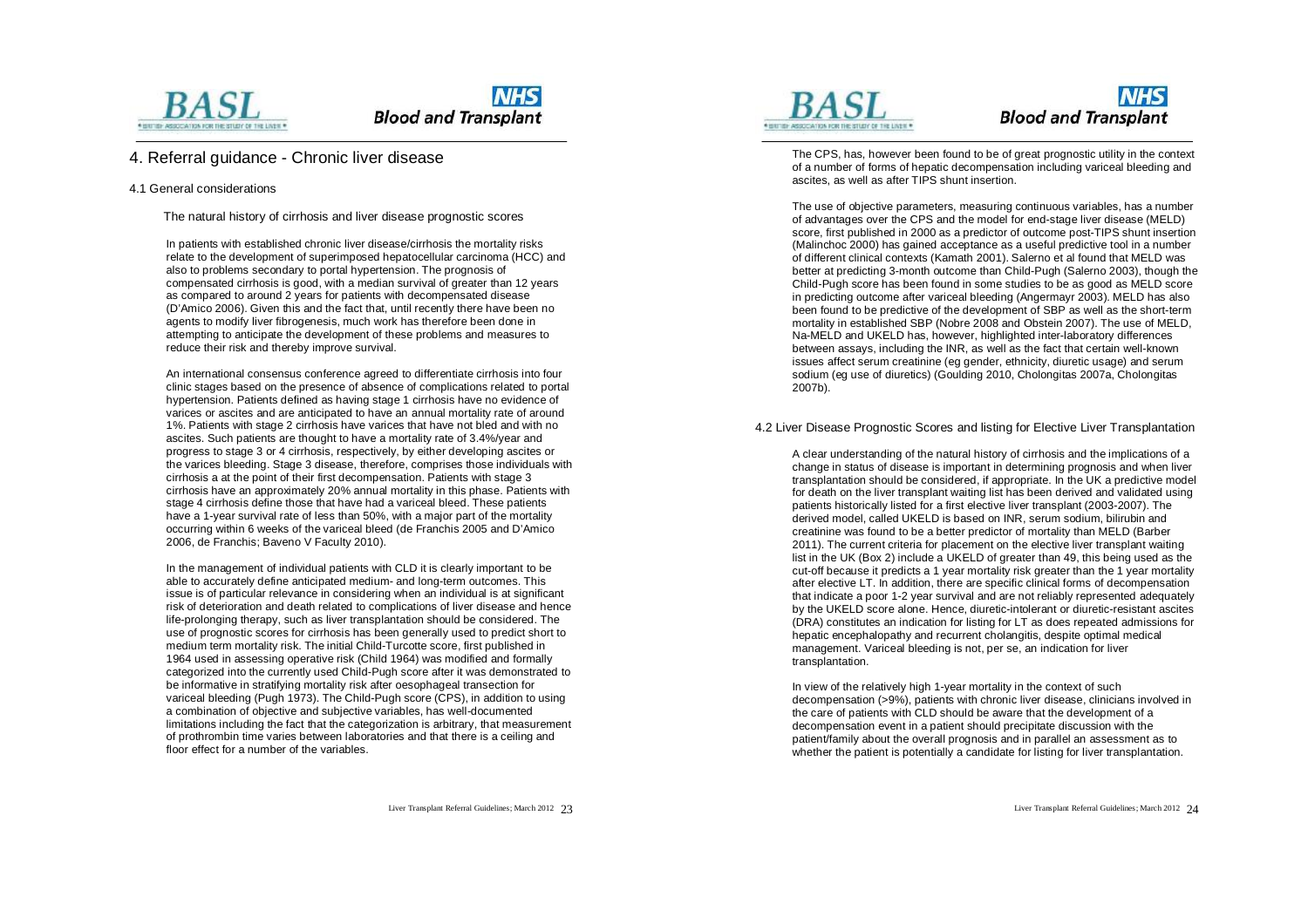

It is at his stage, rather than when waiting for listing criteria are formally reached that discussion should take place with a transplant unit. This then allows appropriate patients to be monitored closely and undergo appropriate evaluation for LT in a timely manner. Equally, it allows patients who are not liver transplant candidates to be given clearer prognostication, important in end-of-life management decisions.

The approach of secondary care liaising with the relevant liver transplant units as outlined above has the additional benefit that an assessment of an individual's co-morbidities can be made at the time of initial decompensation of cirrhosis. For some patients it will be clear that other medical issues preclude LT and the patient can be managed in this context. Factors that may be partially or completely reversible may be picked up at the time of initial decompensation and treatment/modification of these factors might impact on long-term survival and suitability for LT. Such factors include medical issues such as diabetes mellitus, cardiovascular disease and risk factors and respiratory disease as well as other issues such as smoking, illicit drug use, obesity and alcohol. Clearly, however, these issues are best dealt with as early as possible and should therefore be part of compensated as well as decompensated cirrhosis management through a combined approach involving primary and secondary care.

#### *Recommendations*

*Patients developing decompensated cirrhosis should be discussed with a liver transplant unit (IIa).* 

*Physicians involved in the care of patients with cirrhosis should inform patients of the need to improve all modifiable risk factors.* 

#### 4.3 Diuretic resistant ascites

The known natural history of cirrhosis suggests that within 10 years of diagnosis 30- 50% of patients develop ascites. The prognosis of a patient once they have developed ascites is significantly different from a patient with compensated cirrhosis and the prognosis of ascites differs between those with Child's A, B and C cirrhosis. Gines et al demonstrated that the presence of refractory ascites is associated with a 50% 1-year survival rate (Gines 2004). Refractory ascites is defined as ascites unresponsive to sodium-restricted diet and high-dose diuretic treatment or which recurs rapidly after therapeutic paracentesis (Arroyo 1996). In view of the poor prognosis in the context of refractory ascites (diuretic-resistant or –intolerant), this is an accepted indication for listing for a liver transplant (Rimola 2000). The development of ascites itself is associated with a 40% 2-year mortality (Salerno 1993) and therefore referral for consideration of LT should be made at this point. TIPS shunt insertion is accepted as alternative to large-volume paracentesis in patients with diuretic-resistant ascites. Although successful in treating DRA, there is still controversy as to whether mortality is improved by TIPS shunt, with only one randomised controlled trial showing mortality benefit (Salerno 2004), though a subsequent meta-analysis confirmed this (Salerno 2007).





Therefore consideration needs to be given to whether TIPS shunt insertion in any given patient will obviate or postpone the need for liver transplantation. In assessing which patients with refractory ascites may have mortality benefit from TIPS shunt insertion without resorting to liver transplantation, recent evidence has found that those patients with a MELD <15 had a median survival of 45 months (Feyssa 2011). Hence, low MELD/UKELD patients with DRA may initially be managed with attempted TIPS shunt insertion.

#### *Recommendation*

*Patients with cirrhosis who develop diuretic-refractory or diuretic-intolerant ascites should be rapidly referred for consideration of liver transplantation (I-A)*.

#### 4.4 Chronic hepatic encephalopathy

Chronic HE in the context of chronic liver disease is associated with a poor prognosis (Alvarez 2011). Liver Transplantation can lead to resolution of chronic HE with a good outcome.

#### *Recommendation*

*Patients with chronic HE or repeated admissions due to recurrent HE that is refractory to optimal medial management should be referred for consideration of LT (I-C).* 

#### 4.5 Hepatopulmonary syndrome and Portopulmonary hypertension

#### Hepatopulmonary syndrome

Hepatopulmonary syndrome (HPS) comprises the presence of arterial deoygenation and pulmonary vasodilatation in the context of chronic liver disease. It is important to evaluate the severity of HPS and this is done by the combination of arterial blood gases, transthoracic echocardiography and estimation of the shunt fraction through a technetium-labelled macro-aggregated albumin (MAA) scan. For those with evidence of significant hypoxia, assessment of response to 100% oxygen is important. Because it has been established that the median survival of a cirrhotic patient with HPS is less than 12 months, the presence of HPS is accepted as an indication for listing for LT (Schenck 2003). The severity of HPS is, however, a significant determinant of survival and the presence of an arterial oxygen concentration of ≤50mmHg, in particular with a shunt fraction of over 20% are strongly predictive of post-operative mortality (Arguedas 2003). Hence certain patients may be deemed too high risk for LT simply based on the severity of their HPS.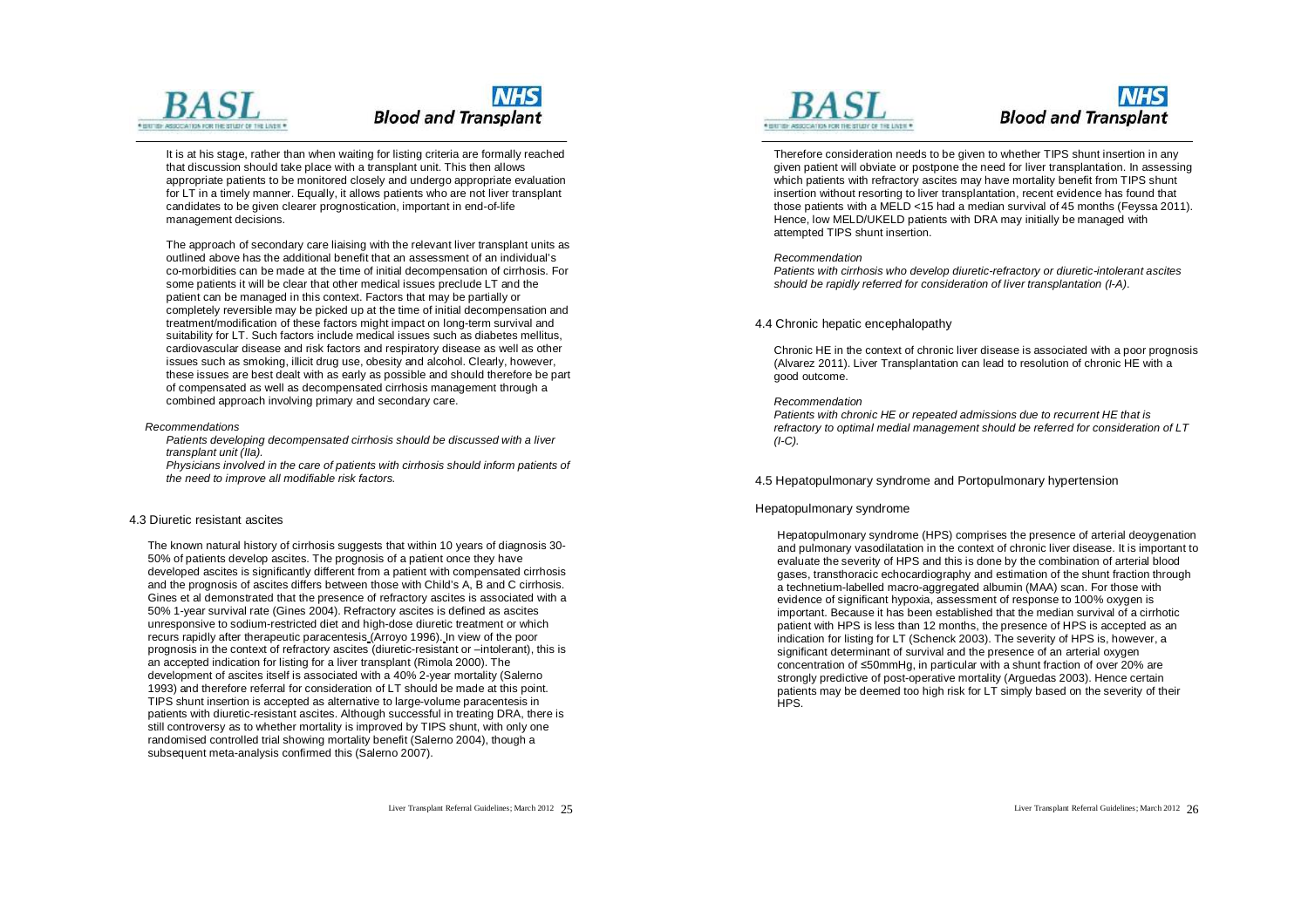

Given the importance of the diagnosis of HPS, patients with chronic liver disease should be screened for this complication. This can be easily performed by pulse oximetry, with a threshold of oxygen saturations of <96% being a cost-effective cutoff for further investigation, with a sensitivity of 100%, but retaining good specificity at 88% (Arguedas 2007 and Roberts 2007). Furthermore, the evolution of HPS can be monitored effectively by serial pulse oximetry (Kochar 2011).

#### *Recommendation*

*Patients with hepatopulmonary syndrome should be referred for consideration of liver transplantation (I-C).* 

#### Portopulmonary hypertension

Pulmonary hypertension that develops in the context of portal hypertension is called porto-pulmonary hypertension (PPH). The diagnosis is made by the finding of mean pulmonary artery pressure (PAP) of ≥25 mmHg, with an elevated pulmonary vascular resistance (>240 dyn/s/cm) and a normal pulmonary capillary wedge pressure (<15 mmHg) (Bozbass and Eyoboglu 2011). It is generally considered to be less common in cirrhotics than HPS, with a prevalence of 2-10% (Hoeper 2004). The severity of PPH is graded by the MPAP, mild being 25-34mmHg, moderate 35- 44mmHg and severe ≥45mmHg (Hoeper 2004). A raised MPAP is known to have a negative impact on prognosis in patients with chronic liver disease (Kawut 2005) and hence in these patients liver transplantation is a consideration. Although the presence of PPH does impart a higher peri-operative risk, mild to moderate PPH does not preclude LT. Indeed, PPH has been found to improve after LT (Bozbass 2009), though can take up to 1 year to do so.

It has been found, however, that severe PPH carries a poor prognosis after LT and is therefore considered a contra-indication to LT (Krowka 2004). Despite this some patients with severe PPH have been found to have a significant improvement in pulmonary haemodynamics on medical therapy such that LT can be performed with decent outcome (Hemnes 2009).

Symptomatically, PPH is difficult to pick up as, if not asymptomatic, may present with non-specific symptoms such as fatigue, pre-syncope, and palpitations in addition to exertional breathless and orthopnoea. Clinician awareness of this complication is important and a low threshold for assessment for possible raised PAP via transthoracic doppler echocardiography should exist. This modality has a high sensitivity and specificity in experienced hands (Torregrossa 2001). If suggested on Doppler echocardiography, right-heart catheterization to get formal assessment of mean PAP as well as pulmonary vascular resistance is recommended.

#### *Recommendations*

*Patients who are found to have porto-pulmonary hypertension should be discussed with a liver transplant unit regarding suitability for the procedure (II-C).* 





*Liver transplantation is currently contra-indicated in patients found to have severe porto-pulmonary hypertension (MPAP ≥45mmHg). Such patients should nevertheless be discussed with a liver transplant unit and in parallel with referral to a specialist in pulmonary hypertension in order that attempts to treat the PPH are commenced (II-C).* 

#### 4.6 Specific aetiologies of chronic liver disease

#### Alcohol

Alcoholic liver disease is the major cause of liver-related death in the UK (ref). There is no UK data to tell us the proportion of patients with advanced alcohol-related liver disease who are discussed with or reviewed by a liver transplant unit. Data that is available suggest that this is in the order of only 5%. (Berlakovitch 2005). Given that there are over 4000 deaths/year in the UK from ALD and that 177 patients with ALD (21.7% of total) were placed on the liver transplant waiting list in 2010-11, this suggests that the vast majority of such patients are dying without discussion with a liver transplant unit, though accurate data on this are currently not available (O'Grady 2006).

This, however, is against a backdrop of a consistent body of literature demonstrating that healthcare professionals, patients and the general public view individuals with ALD as being less deserving of a liver transplant than those considered to have nonself-induced disease (Neuberger 1998 and 2007).

It is clear that, as with all patients with a history of substance misuse, this history and the risks of subsequent behaviour on potential outcome (and utility of any liver graft) need to be fully evaluated as part of the liver transplant assessment process. This aspect is routinely performed in all UK liver transplant centres with such patients. It is this multidisciplinary assessment involving substance misuse specialists, as well as consideration of potential reversibility of decompensated liver disease that constitutes the key elements in the appropriateness and timing of listing for LT. One of the key misconceptions by medical professionals has been the idea that, as part of the gatekeeping for access to a limited resource, there is a rigid '6 month rule' defining a minimum period of alcohol abstinence that has to be achieved before listing for LT can be considered. This is not the case. The rationale for a period of abstinence being desirable derives in the main from the marked improvement seen in even advanced decompensated ALD with avoidance of alcohol. There is also the perspective that the demonstration by an individual of commitment to improving their outcome is indicative of a person who is motivated to modify their lifestyle from a pattern of abusive alcohol intake. However, although there is some evidence an increased duration of abstinence is associated with a lower risk of return to alcohol consumption after liver transplantation (Tandon 2009), there is inconsistent evidence that attaining a 6 month period of abstinence is a reliable means of predicting return to excessive alcohol consumption post-LT (Beresford 2000, Pfizmann 2007, Gedaly 2008 and Karim 2010), this being the only form of return to drinking associated with a worse outcome.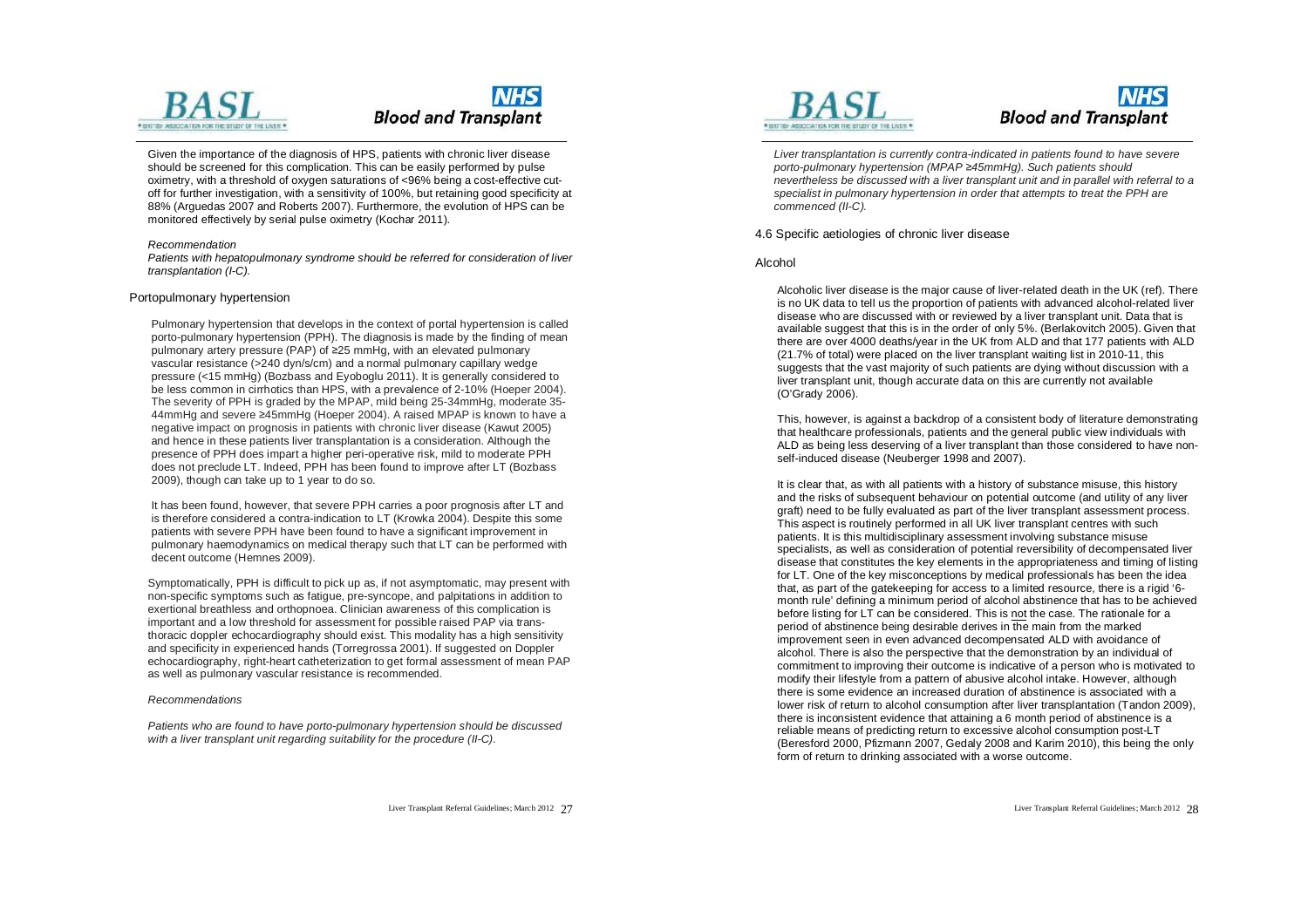



Representatives of the UK liver transplant units met in 2005 and established recommendations regarding liver transplantation for ALD. The issues excluding LT in this context were also discussed and it was concluded that the following factors should preclude listing for LT (Bathgate 2006):

- Alcoholic hepatitis
- Repetitive (more than 2) episodes of non-adherence to medical care (not solely hepatological)
- Return to drinking after professional assessment and advice to the contrary
- Current or consecutive illicit drug use

There are currently no disease-specific indications for LT in patients ALD. A randomised controlled trial in patients with Child's B cirrhosis due to ALD has shown no survival benefit in those immediately listed for liver transplant versus those listed given the current standard of care at the time of listing when Child's C stage was reached (Vanlemmens 2009). In terms of referral to a liver transplant unit, however, the threshold for referral for patients with ALD who have been abstinent from alcohol long-term should be at the point of initial decompensation of their chronic liver disease or when a radiological diagnois of HCC within liver transplant criteria has been made.

There are also two common and more complex scenarios. The first is those individuals who have decompensated after return to alcohol consumption, having had a previous decompensation event and a prolonged spell of abstinence. Such patients, who have been specifically advised to be abstinent at the time of initial liver disease presentation, but who have failed to maintain alcohol avoidance represent a greater concern as to their risk of heavy alcohol consumption post-LT. These patients require, in addition to local alcohol-support programmes, careful multidisciplinary assessment and should be considered on an individual basis. The second is those patients whose first interaction with healthcare professionals regarding consequences of excessive alcohol consumption is at the point of presentation with a severe, protracted decompensation. Ideally the initial decompensation resolves and patients can subsequently manifest a marked improvement in liver function with a period of abstinence. A minority of patients, however, do not improve sufficiently to be discharged over a period of a few months, with ongoing severely impaired hepatic function. For these patients the anticipated improvement in liver function with time does not occur and they do not have the opportunity to prove abstinence at home. This can occur both for severe alcoholic hepatitis and also for decompensated alcohol-related cirrhosis. Severe alcoholic hepatitis is currently regarded as a contra-indication for LT in the UK, although a pilot study is proposed for carefully selected patients not responding to medical management and who have gone through a thorough multidisciplinary assessment. There is evidence from a recently published study from France that in a very carefully selected sub-group of patients decent 2-year outcomes can be obtained after LT in terms of both survival and recidivism (Mathurin 2011). Such patients should be managed in specialist liver units in order to optimise survival chances and early liaison with a transplant unit is recommended in order that, if required, optimal timing of review of the patient by the transplant unit can be planned.



### **NHS Blood and Transplant**

Patients who have had previous alcohol-related health issues and who subsequently develop advanced decompensated liver disease in the context of return to alcohol consumption or ongoing alcohol misuse are not candidates for referral to a liver transplant unit.

A third, less common, scenario that clinicians struggle with is the patient who at initial diagnosis of ALD, when still drinking, is found to have an HCC within liver transplant listing criteria. In such an instance, although abstinence must be advised and adhered to, the HCC needs to be managed on its own merits in the context of the degree of liver dysfunction.

The above issues highlight the importance of clear and explicit advice regarding complete long-term abstinence from alcohol being given to all patients with alcoholic liver disease at the first point of presentation. This should ideally be supported with a letter to the patient reiterating this and the long-term mortality benefit from doing so.

#### *Recommendations*

*There are currently no disease-specific indications for liver transplantation in patients with alcohol-related liver disease (IIb)* 

*Patients with non-resolving decompensated ALD should be discussed with a liver transplant unit.* 

*Patients who are found to have hepatocellular carcinoma within transplant criteria at the point of initial diagnosis of ALD (even in the context of recent alcohol consumption) should be referred to the relevant liver transplant unit specialist MDT(II-C).* 

#### Non-alcoholic fatty liver disease

The major hepatological consequence of the evolving epidemic of obesity and associated type 2 diabetes has been the marked increase in patients developing end-stage liver disease and/or hepatocellular carcinoma secondary to non-alcoholic steatohepatitis (NASH) (Vernon 2011). This condition currently constitutes 12% of the patients placed on the waiting list for an elective liver transplant in the UK (NHSBT). The natural history of NASH-related cirrhosis is not fully established but available data suggests that around 50% of patients will decompensate within a 10 year period and that the incidence of HCC is 2.6% (Hui 2003 and Ascha 2010). There is no current evidence that either the prognosis after a decompensation event or the natural history of HCC in this context differs from other forms of parenchymal liver disease.

#### *Recommendation*

*There are currently no disease-specific indications for referral for liver transplantation in patients with NASH-related cirrhosis. As such referral criteria should reflect current referral guidelines for chronic liver disease and/or hepatocellular carcinoma (I-C).*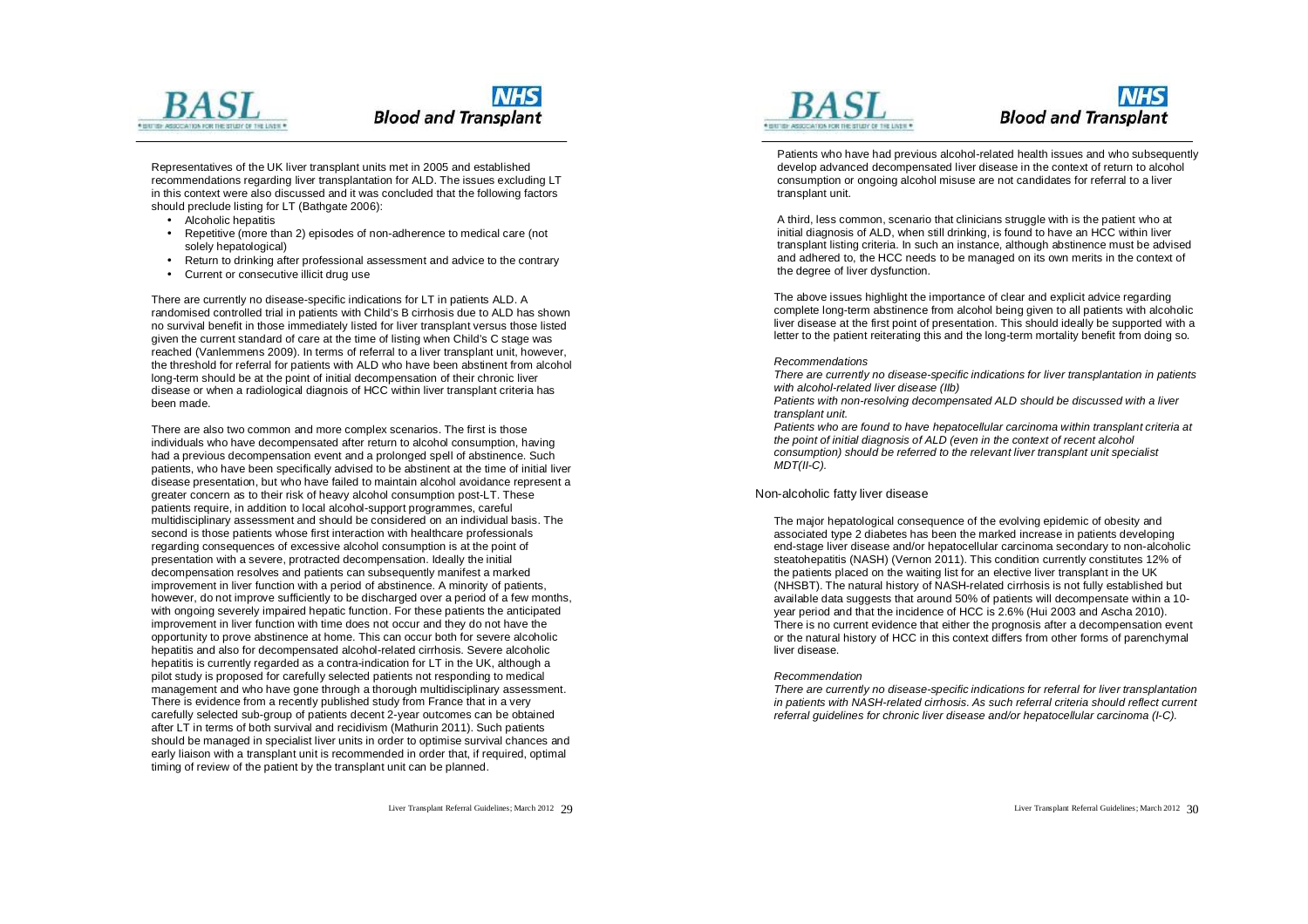

#### Hepatitis C

There are no good data on the number of people with HCV-related cirrhosis, though is estimated to occur in between 10-40% of people with chronic HCV infection (Afdhal 2004). It is to be anticipated that the much-improved sustained viral responses being reported with newer combinations of therapy including protease inhibitors will result in a reduction of patients developing end-stage liver disease due to HCV.

For a patient who has developed HCV-related cirrhosis, a recent review of the available data indicates that the incidence of decompensation is around 6.4% with an annual rate of death or liver transplantation of 4.6% (Alazawi 2010). In addition, it is well established that there is a relatively high incidence of HCC development in this context, with an incidence of around 4% (Ascha 2010) in individual studies. The fact that the development of HCC in HCV cirrhosis, rather than decompensation is relatively common is borne out by the fact that 11.1% of total patients transplanted with HCV cirrhosis, an additional 22.8% are transplanted with HCC and the majority of these have background HCV (NHSBT).

Once an individual with HCV-related cirrhosis has a decompensation event, it has been felt that the liver disease is too advanced to safely give anti-viral treatment with any anticipation of viral clearance. A recent study has, however, suggested that sustained viral response (SVR) can be obtained in 55% of patients with decompensated cirrhosis due to genotype 2/3 HCV (Iacobellis 2011). In the same study response rates in a few patients with genotypes 1or 4 HCV decompensated disease were poor. Despite this, it is recommended that a decompensation event in a patient with HCV-related cirrhosis should lead to discussion with a liver transplant unit.

#### *Recommendation*

*Indications for referral for consideration of liver transplantation in patients with HCVrelated cirrhosis should be in line with agreed criteria for chronic liver disease (I-C).* 

#### Hepatitis B

The natural history of chronic hepatitis B infection has markedly changed in the context of recent advances in treatment. Decompensated HBV-related cirrhosis is a relatively rare indication for listing for liver transplantation in the UK (0.4% currently), and for the majority of patients with HBV-related cirrhosis considered for LT the indication is the development of HCC (NHSBT). The natural history of compensated HBV-related cirrhosis in the pre-nucleoside/nucleotide analogue therapy era suggested 5-year survival of around 84% as compared to 14% for decompensated disease (Dejongh 1992). More recently, a retrospective study of 161 patients with HBV-related cirrhosis showed 9% of patients developing HCC within 5-year followup and 86% survival with 16% of the patients subsequently developing a decompensation event over the 5 years (Fattovich 2002).



# **NHS Blood and Transplant**

Other studies have, however, reported an annual incidence of HCC in HBV cirrhotics of up to 5% (Fattovich 2004).

Patients with HBV-related cirrhosis require long-term treatment with nucleoside/nucleotide analogue(s) as there is good evidence that good control of replication with HBV DNA suppression improves prognosis and reduces the need for LT (Liaw 2004 and Perillo 2004). Part of the management of a decompensation event in HBV cirrhotics should include the assessment of HBV activity and whether anti-viral resistance has developed.

#### *Recommendation*

*Indications for referral for consideration of liver transplantation in patients with HBVrelated cirrhosis should be in line with agreed criteria for chronic liver disease (I-C).* 

#### HIV co-infection

Whereas the presence of HIV infection used to be regarded as a relative contraindication to LT (Devlin and O'Grady, BSG Guidelines 2000), the change in the natural history of patients who have HIV related to HAART, good long-term control of viral replication is often seen. As a consequence, liver-related death is an increasing contributor to mortality in patients with HIV and co-infection with chronic HBV and/or HCV (Rosenthal 2003) and this is no longer regarded as a contraindication to LT (O'Grady 2005, BHIVA Clinical Guidelines 2010 [www.bhiva.org/documents/Guidelines/HepBC/2010/hiv\\_781.pdf\)](http://www.bhiva.org/documents/Guidelines/HepBC/2010/hiv_781.pdf)). Therefore patients with complications of advanced liver disease, either decompensation or HCC development, who are HIV seropositive should be considered for liver transplantation. Indeed there is some evidence that rate of progression from initial decompensation to death is accelerated in this patient group (Merchante 2006). Factors that have been found to be associated with a liver-related death over a median follow-up of 20 months were Child-Pugh Score (CPS) ≥ 9 and deterioration of CPS within the follow-up period (Giron-Gonzalez 2007).

#### *Recommendations*

*HIV-positive patients with cirrhosis should be referred early for transplant assessment, and certainly after the first decompensation (II). Eligibility for transplantation should be assessed at a transplant centre and in accordance with guidelines for transplantation in HIV-positive patients (II). There are specific issues that may impact on decision-making regarding LT, including adequate control of viral replication and absence of viral resistance.*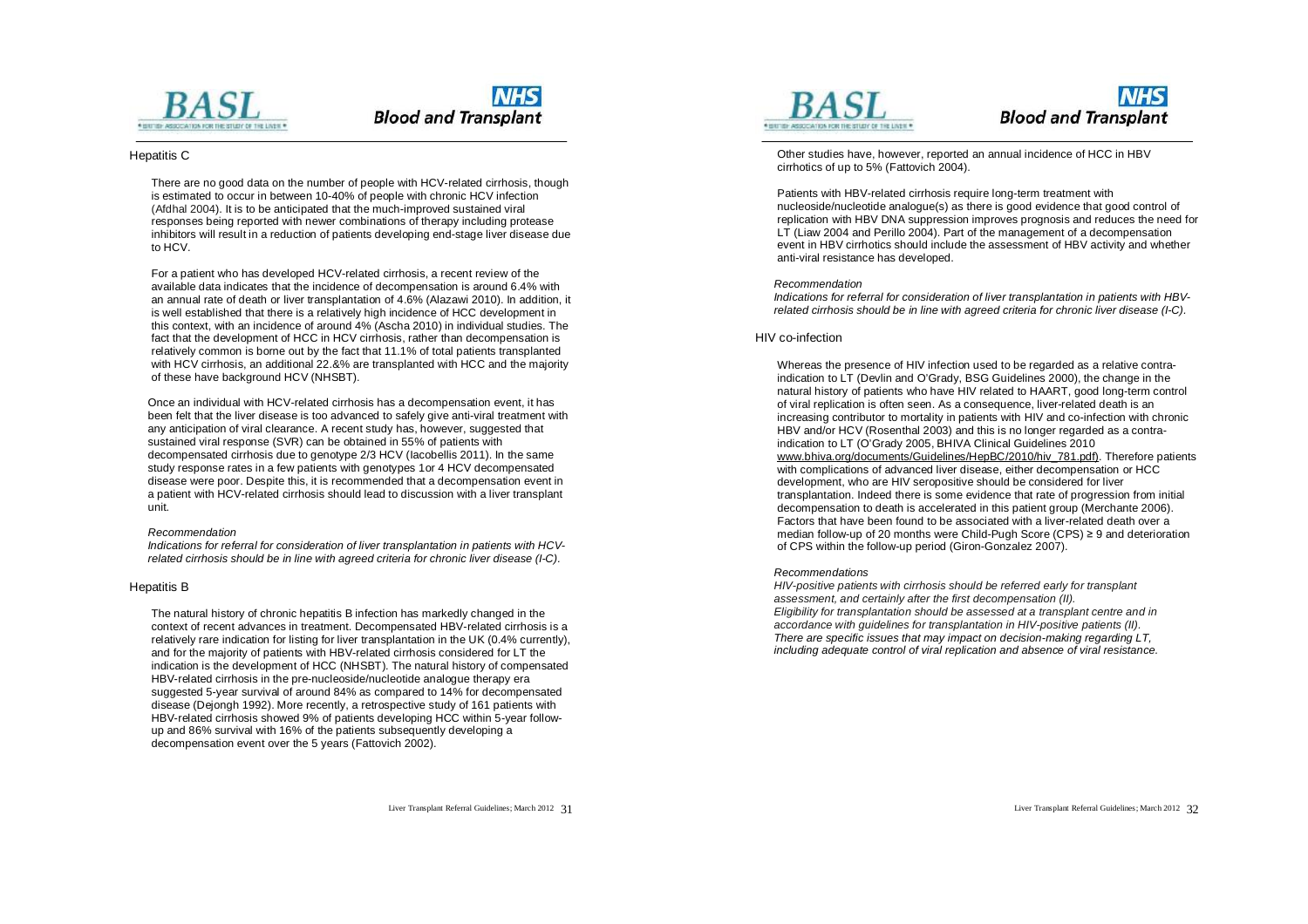

#### Autoimmune hepatitis

Auto-immune hepatitis (AIH), also known as auto-immune chronic active liver disease or AICALD, currently constitutes around 4% of individuals listed for an elective LT in Europe and the US (European Liver Transplant Registry. [www.eltr.org](http://www.eltr.org) and Scientific Registry of Transplant Recipients. [www.ustransplant.org](http://www.ustransplant.org)). There is a marked female predominance and around 25% are cirrhotic at presentation (Manns and Vergani 2009). Although long-term survival of patients with treated AIH is good, recent data from the UK has demonstrated a standardised mortality rate for liverrelated death of 1.63 compared to the general population and a 10-year all-cause survival rate (death or transplantation) of 82% (Hoeroldt 2011). For patients with established cirrhosis secondary to AIH, there is recognised to be an increased risk of development of HCC, though the risk is lower than many other aetiologies and has been found to be around 1.1% per annum in a large cohort followed prospectively (Yeoman 2008), the incident risk being greater for those with a longer duration of cirrhosis.

In addition to presentation in the chronic, insidious form, a significant proportion of patients present with an acute form, which can lead to acute or sub-acute liver failure. The acute, severe presentation, is associated with an increased rate of treatment failure and a worse prognosis (Montano-Loza 2007). The recently published BSG Guidelines recommend referral to a liver transplant unit

#### *Recommendations*

*Indications for referral for consideration of liver transplantation in patients with autoimmune chronic active liver disease should be in line with agreed criteria for chronic liver disease (I-C).* 

*In patients with liver failure, bridging necrosis on biopsy or in jaundiced patients whose MELD score does not rapidly improve on treatment, contact should be made with a liver transplant centre (I-B).* 

*Patients who are encephalopathic or have ascites in the context of an acute presentation of auto-immune hepatitis, should be discussed with a liver transplant unit (I-C).* 

#### Primary Biliary Cirrhosis

Management of primary biliary cirrhosis (PBC) has historically been aided by one of the earliest disease-specific models, the Mayo Clinic model (Dickson 1989, Murtaugh 1994). The Mayo score, comprising age, bilirubin, liver synthetic function as well as a scored assessment of oedema has been demonstrated to be a valid tool to predict outcome, a score of >6 determining significantly worse survival over a 2-year period (Kim 200). The use of the non-disease-specific MELD score and UKELD scores have supervened as the widely used prognostic scores used in patients with PBC as in other forms of chronic liver disease.



### **NHS Blood and Transplant**

#### *Recommendation*

*Indications for referral for consideration of liver transplantation in patients with primary biliary cirrhosis should be in line with agreed criteria for chronic liver disease (I-C).* 

#### Primary Sclerosing Cholangitis

Primary sclerosing cholangitis (PSC), seen more commonly in males, is thought to evolve to liver failure within a 10-12 year period in those with symptomatic disease (Harnois 1997). More recent data on the natural history of patients with PSC has suggested that time from diagnosis to the time of liver transplantation or liver-related death was 18 years (Ponsioen 2002, review in LaRusso 2006, though it has been proposed that small-duct PSC has a better prognosis than large-duct disease.

Although a number of disease-specific prognostic models have been developed to aid determination of individual patient outcomes (Dicklson 1992, Kim 1999) this remains a challenging condition to determine outcome and hence the timing of listing for LT. Although the same general chronic liver disease indicators are used for listing of patients with PSC, MELD in the US, UKELD in the UK, there is recognition of certain specific issues that can arise in PSC that are not represented by these prognostic scores. The presence of recurrent bacterial cholangitis (refractory to prophylactic antibiotics) secondary to extensive cholangiopathy is accepted as a rare indication for listing for LT.

#### *Recommendations*

*Indications for referral for consideration of liver transplantation in patients with primary sclerosing cholangitis should be in line with agreed criteria for chronic liver disease (I-C).* 

*The presence of recurrent, refractory bacterial cholangitis in a patient with extensive PSC is also an indication for referral to a liver transplant unit (I-C).* 

*Patients with PSC and proven cholangiocarcinoma should not be referred for liver transplantation (II-C)* 

*Because of the high incidence of colon cancer, regularly scheduled colonoscopies should be performed both before and after transplantation in all patients who have inflammatory bowel disease (II-C).*

#### Haemochromatosis

Hereditary haemochromatosis (HH) is an established cause of cirrhosis with HCC and of end-stage liver disease, with good long-term outcomes (Yu 2007). In addition, undiagnosed hepatic iron overload is found in an additional small number of patients when explant histopathological examination is performed. In many of these patients, the iron overload is an additive or synergistic factor for liver disease/HCC development with HCV, alcohol or NASH.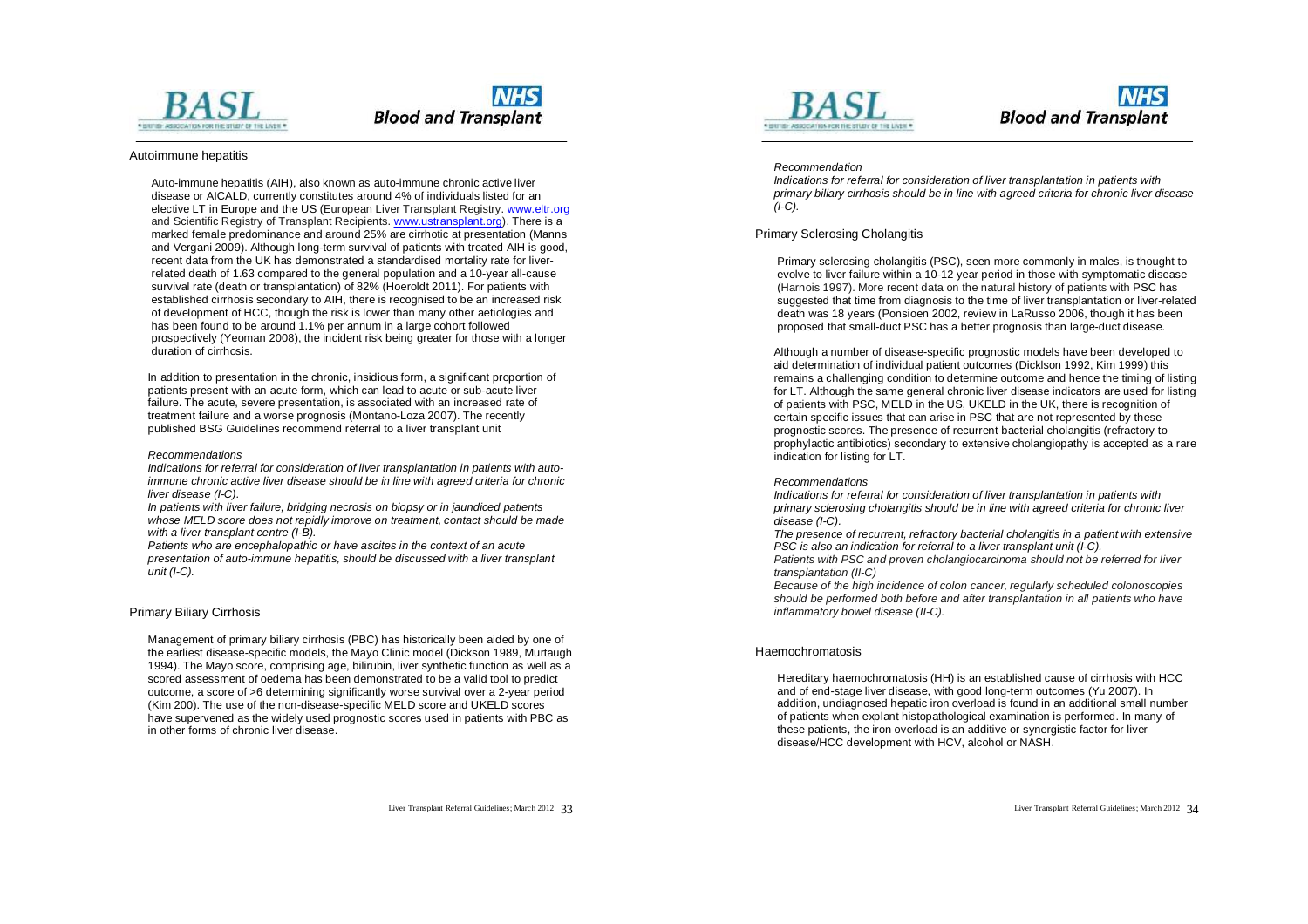

There is limited data on the natural history of HH-related cirrhosis, though there is good data indicating the increased incidence of HCC in this cohort.

There are clear benefits in de-ironing therapy in terms of risk-reduction for HCC and there may also be benefit in terms of post-transplant outcome. Hence even patients with established cirrhosis due to HH should undergo de-ironing therapy as tolerated. In terms of evaluating fitness for liver transplantation, should HCC develop or decompensation of liver disease occur, particular attention should be given to the cardiac status of the potential recipient as well as to whether sequelae of diabetes impacting on prognosis have occurred.

#### *Recommendations*

*Indications for referral for consideration of liver transplantation in patients with cirrhosis secondary to hereditary haemochromatosis should be in line with agreed criteria for chronic liver disease (I-C).* 

*Consideration should be given to the diabetic status and possible cardiac* 

*involvement in patients with haemochromatosis (I-C).* 

*Consideration should be given to de-ironing patients with haemochromatosis referred for LT (IIa-C).* 

#### Alpha1-antitrypsin-related liver disease

Although the frequency of an abnormal alpha1-antitrypsin (A1AT) phenotype is common, even in individuals with the ZZ phenotype, only 10-15% of patients develop chronic liver disease (Perlmutter 1998). A number of different phenotypes can be associated with CLD, though the MZ phenotype with a single abnormal allele, only results in advanced liver disease in the context of an additional coexistent insult, commonly NASH, excess alcohol or chronic HCV infection. As such, although pure A1AT-related liver disease constitutes only X% of patients currently undergoing elective LT in the UK (NHSBT), excess A1AT accumulation is commonly found on explant examination as an unanticipated co-factor in the development in ESLD.

There is currently no treatment for A1AT-related chronic liver disease. As with many forms of cirrhosis, A1AT-related cirrhosis has a demonstrated increased risk of HCC development, particularly in males (Elzouki 19096). There is no data on whether the biology of tumours in this context differs from HCC on the background of other forms of cirrhosis. Therefore screening for HCC should follow standard clinical guidelines for patients with cirrhosis.

#### *Recommendations*

*Indications for referral for consideration of liver transplantation in patients with cirrhosis secondary to alpha1-antitrypsin accumulation should be in line with agreed criteria for chronic liver disease (I-C).* 

*Patients require detailed lung function assessment prior to transplant and must be told to stop smoking (I-C).* 



### **NHS Blood and Transplant**

#### Cystic Fibrosis

Cystic fibrosis (CF) is known to cause cirrhosis and portal hypertension in the paediatric population as well as young adults. Approximately 5-10% of patients with CF develop advanced liver disease as children, with the prevalence increasing in the second and third decade of life (Debray 2011). Screening for CF-associated liver disease is important in terms of starting specific therapy and also for monitoring for evidence of portal hypertension. It is therefore important that patients with CF are looked after by a multi-disciplinary team involving respiratory physicians and hepatologists.

Indications for liver transplantation in CF can include the development of hepatic failure, but more commonly relate to the development of severe portal hypertension. The timing of LT and therefore referral is crucial in this condition as impaired lung function can deteriorate further as the liver disease deteriorates and progressive decline in pulmonary function in CF can preclude patients with significant liver disease from LT. Patients with advanced CF-associated pulmonary and liver disease have a very poor prognosis and heart-lung-liver transplantation a realistic consideration, with poor outcomes overall (Milkiewicz 2002).

#### *Recommendation*

*Patients with cystic fibrosis–associated liver disease should be referred early for liver transplantation if there are signs of deterioration of liver function or evidence of significant portal hypertension (I-C).* 

#### Wilson's Disease

Wilson's disease (WD) is known to cause both chronic liver disease and acute liver failure (ALF). As discussed earlier, a patient suspected of having ALF secondary to Wilson's disease should be immediately referred to a liver transplant unit. Patients who have a more indolent presentation may be controlled very well for many years if treatment with chelation therapy or zinc is maintained. Such patients can however, decompensate rapidly on cessation of therapy. In such instances, it can be difficult to induce re-compensation of disease with re-institution of medical therapy and liver transplantation may be required. Long-term results of LT for Wilson's disease are good (Arnon 2011). In terms of determining which patients with decompensated WD require LT, the MELD score has shown good predictive power, as has a WD-specific score, the revised Wilson's disease prognostic index or RWPI (Petrasek 2007). However, any form of decompensation of WD should precipitate referral to a liver transplant unit.

#### *Recommendations*

*Patients with decompensated cirrhosis not responding to chelation treatment should be referred for liver transplantation (I-B). Patients with acute liver failure should be referred for liver transplantation immediately (I-B).*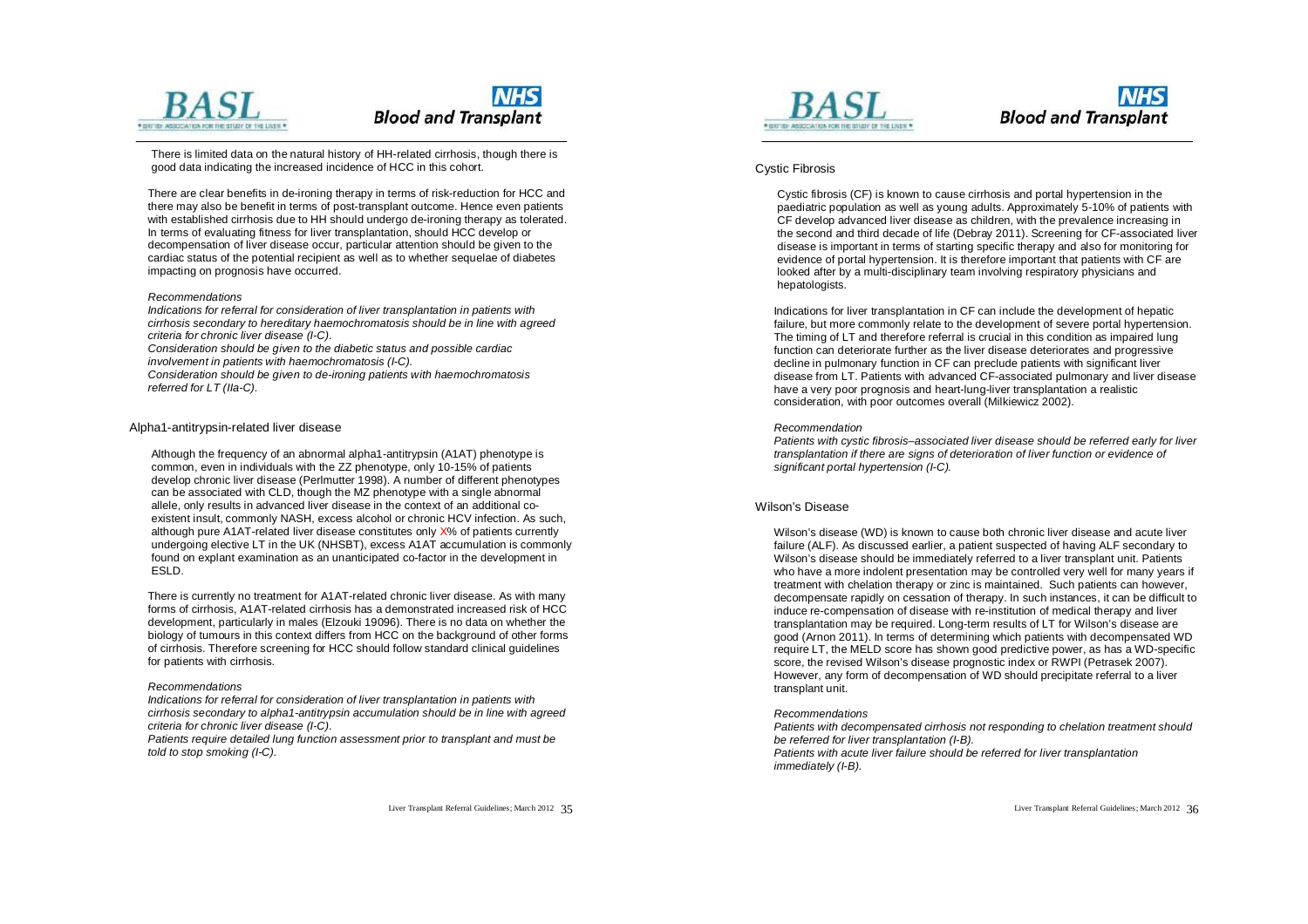



#### Budd-Chiari Syndrome

Budd-Chiari syndrome (BCS) is a very rare indication for liver transplantation, but can result in acute/fulminant liver failure and chronic liver disease with superimposed hepatocellular carcinoma. It is accepted that acute and chronic BCS can be successfully treated by TIPS shunt insertion (Senzolo 2005). Acute or chronic BCS with ascites or encephalopathy should be referred to a liver transplant unit. Liver transplantation for BCS can result in good long-term outcomes (Srinivasan 2002 and Ulrich 2008). The presence of an underlying myeloproliferative disease as part of the cause for the pro-thrombotic state is not considered a contra-indication to LT.

#### Polycystic liver disease

A small minority of patients with polycystic liver disease will need consideration of either liver transplantation or, if in concert with significant impairment of renal function, a simultaneous liver-kidney transplant. LT should only be considered where other surgical opions are not feasible or there is evidence of associated loss of hepatic function or portal hypertension. The main indication in this context is that of marked abdominal discomfort due to the massive liver volume, with associated anorexia and malnutrition (Kornasiewicz 2008). Hence the standard prognostic liver scores such as MELD are not a good means of monitoring when transplantation should be considered (Arrazola 2006). In patients with suc symptoms who are on or nearing needing dialysis, simultaneous liver-kidney transplantation should be considered.

Although surgically challenging, outcomes after either LT or SLK for polycystic liver disease are good and equivalent to other indications, with an improvement in quality of life (Kirchner 2006 and Van Keimpema 2011).

#### *Recommendations*

*Patients with polycystic liver disease who have massive hepatomegaly resulting in abdominal pain with poor quality of life should be referred for consideration of liver transplantation. For those patients who have associated renal dysfunction, simultaneous liver-kidney transplantation may be considered (I-C).* 

#### Other metabolic liver diseases

#### Familial amyloid polyneuropathy (FAP)

Familial amyloid polyneuropathy (FAP) associated with transthyretin gene mutations result in progressive and disabling neurological condition. The only known potentially curative treatment for this disorder is liver transplantation as the vast majority of transthyretin is produced by the liver. As such, FAP due to amyloidogenic transthyretin is an accepted indication for LT (Stangou and Hawkins 2004).



### **NHS Blood and Transplant**

#### The Porphyrias

Although not required or applicable for the majority of individuals with erythropoietic protoporphyria (EPP), liver transplantation has been performed with variable outcome in a small number of patients with this condition (Anstey 2012). This condition can reach a point where rapidly progressive irreversible liver disease occurs. In such a situation, LT has been used, though specific intra-operative precautions need to be undertaken to avoid severe burns. In addition, it is recognised that LT does not cure the metabolic defect and the condition can recur.

Amongst the acute hepatic forms of porphyria, acute intermittent porphyria (AIP) can present with acute abdominal or neurological events that can occur in increasing frequency. At this rare stage liver transplantation has been used in occasional patients, with resolution of the acute attacks and improvement of neurological symptoms. In this instance, the indication for LT is the poor quality of life with anticipated progressive deterioration with irreversible neurological sequelae, rather than advanced liver disease (Seth 2007). It is recognised, however, that patients with AIP are at increased risk of developing HCC (Andant 1998).

Another form of acute hepatic porphyria, variegate porphyria (VP), presents after puberty with abdominal and neurological symptoms as well as photosensitive bullous skin lesions. There is a single report in the literature of a patient with VP being treated by LT (Stojeba 2004).

#### *Recommendation*

*For patients with EPP, referral for consideration of LT should be made if there is evidence of jaundice.* 

*Criteria for referral for liver transplantation in acute intermittent porphyria or variegate porphyria are either recurrent refractory attacks of porphyria or a severe attack with neurological deficit despite medical therapy (I-C).* 

#### **Oxalosis**

Simultaneous liver-kidney transplant (SLK) is the recognised treatment modality to cure the genetic defect in type 1 primary hyperoxaluria, with long-term post transplant outcomes equivalent to other indications (Jamieson 1998 and Bergstralh 2010). Most commonly pre-emptive LT or SLK is reuired in childhood, but some individuals start to develop progressive renal failure in late adolescence of early adulthood. SLK ideally prior to the point of starting dialysis, but certainly as soon as possible after commencement of renal replacement therapy is recommended, given the difficulty of clearing the oxalate load once established on dialysis (Lorenzo 2006).

#### *Recommendation*

*Patients with primary hyperoxaluria with who have evidence of progressive renal impairment should be discussed with a liver transplant unit at an early stage (I-C).*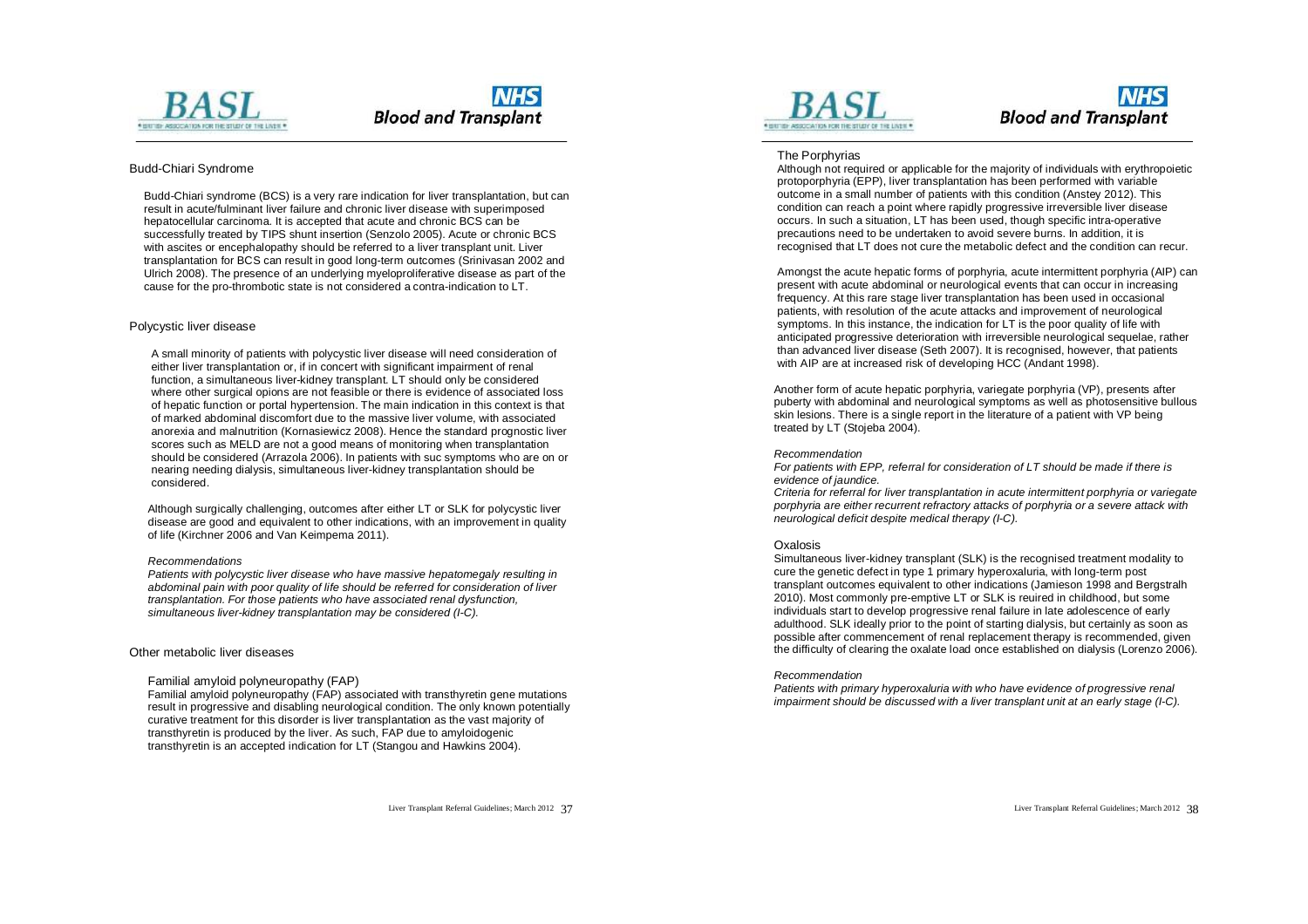



#### Glycogen storage diseases

GSDs cause metabolic disturbance due to the abnormality of glucose metabolism and glycogen accumulation. GSD represents an indication for liver transplantation (OLT) either when medical treatment fails to control the metabolic dysfunction or there considered to be a high risk of malignant transformation of hepatocellular adenomas (HCA). The most common form of GSD requiring LT is type 1a (Von Gierke's disease) and the long-term outcomes of LT for patients with GSD have been reported to be excellent (Maheshwari 2011).

#### *Recommendation*

*Patients with glycogen storage disease whose symptoms are not controlled by optimal medical management or who are found on imaging to have developed hepatic adenoma(s) should be referred to a liver transplant unit (IIa-C).* 

#### Familial hyperlipidaemia

One known monogenic form of familial hypercholesterolaemia is related to defined mutation in the low-density lipoprotein (LDL) receptor. This is most highly expressed in the liver and as such, liver transplantation has been used in refractory cases with success in term of ameliorating atherosclerosis (Bilheimer 1984, Shrotri 2003 and Popescu 2003).

#### Miscellaneous

Liver Transplantation can in very instances need to be considered in a variety of lipid storage diseases including Gaucher's disease, Niemann-Pick disease and cholesterol ester storage disease where signs of portal hypertension and parenchymal dysfunction occur.

Atypical haemolytic-uraemic syndrome (HUS) can be due to mutations in complement factor H. In patients with recurrence of HUS after renal transplantation and who are found to have this form of HUS, simultaneous liver-kidney transplant can be considered as this may cure the underlying problem, the transplanted liver acting as a source of complement proteins (Saland 2009).



### **NHS Blood and Transplant**

### 5. Monitoring equity of access to transplantation

It is clearly important that all individuals within the UK have the same access to timely and appropriate treatment options irrespective of how the route of access the health-care system or geography. Access to specialist treatment such as liver transplantation is more likely than widely delivered services to vary according to these variables. One of the stated aims of liver transplantation is to minimise disparities in access to this resource and therefore specific indices should be monitored to assess how the system in place functions in this regard. Naturally, data generated must take into account any confounding variables (*eg* regional variations in prevalence of specific forms of liver disease if data is presented geographically). Whilst regional data are available on the prevalences of chronic HBV and HCV infection, this is not the case for many other forms of liver disease. Another means of assessing the burden of advanced liver disease is through analysis of deaths due to chronic liver disease and taking aetiology into account.

In terms of access to LT for cirrhotic patients with HCC, the number of patients listed with or for HCC in the UK is available from NHSBT. This represents the known demand of primary liver cancer on LT resources. For the purposes of monitoring appropriate access to LT for such patients, collated national data from the cancer registry should provide reliable numbers of patients with this diagnosis. It is likely that the information will need to be improved such that it is known whether the HCC occurred on the background of cirrhosis. In addition, discussion of HCC at any specialist MDT will need to generate registration centrally along with information as to whether the patient has been discussed with a liver transplant unit or at a liver transplant tumour SMDT.

The current gatekeepers to listing for liver transplantation are the liver transplant units, whose decisions are taken at their unit MDTs. There are nationally applied listing criteria for listing for which need to be regularly reviewed and modified according to available evidence. As discussed above, determining when LT is contra-indicated/not appropriate in an individual who has life-limiting chronic liver disease can be more difficult to establish. NHSBT currently collects data on all those patients listed for LT, but in order for there to be transparency on the consistency of decision-making at the liver transplant units, key information on those patients who are discussed, but declined listing for LT needs to be registered with NHSBT.

#### *Recommendations*

*Collection of rolling data on rate of elective and super-urgent liver transplantation by region and by patients' post code.* 

*Linking of this data with data on prevalences of chronic viral liver disease, admissions for chronic liver disease and liver disease mortality data (acute as well as chronic).* 

*Extension of NHSBT data collection to include all patients considered for liver transplantation.*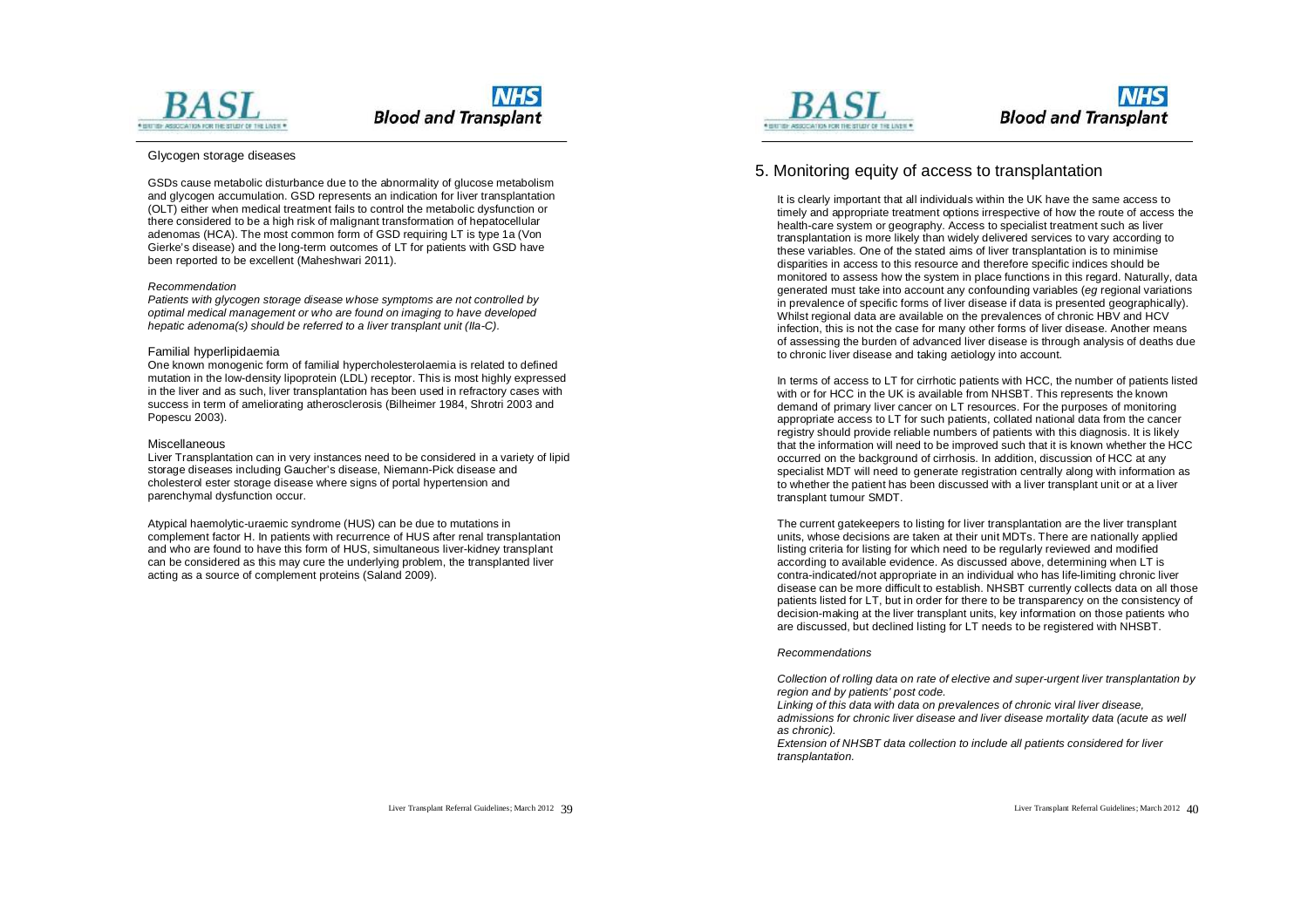

*Liver Transplant Units to provide specific information to NHSBT on reasons for decision not to list for transplant. Classification on reasons for refusal to be established in order that these can be analysed.* 





### References

 $\overline{a}$ 

Afdhal NH. The natural history of hepatitis C. Semin Liver Dis 2004;24: 3–8.

Alazawi W, Cunningham M, Dearden J, Foster GR. Systematic review: outcome of compensated cirrhosis due to chronic hepatitis C infection. Aliment Pharmacol Ther. 2010 Aug;32(3):344-55.

Alvarez MA, Cirera I, Solà R, Bargalló A, Morillas RM, Planas R. Long-term clinical course of decompensated alcoholic cirrhosis: a prospective study of 165 patients. J Clin Gastroenterol. 2011 Nov-Dec;45(10):906-11.

Alvaro D, Cannizzaro R, Labianca R, Valvo F, Farinati F; Italian Society of Gastroenterology (SIGE); Italian Association of Hospital Gastroenterology (AIGO); Italian Association of Medical Oncology (AIOM); Italian Association of Oncological Radiotherapy (AIRO). Cholangiocarcinoma: A position paper by the Italian Society of Gastroenterology (SIGE), the Italian Association of Hospital Gastroenterology (AIGO), the Italian Association of Medical Oncology (AIOM) and the Italian Association of Oncological Radiotherapy (AIRO). Dig Liver Dis. 2010 Dec;42(12):831-8.

Andant C, Puy H, faivre J, Deybach JC. Acute hepatic porphyrias and primary liver cancer [Letter]. *N Engl J Med* 1998; **338**: 1853–1854.

Angermayr<sup>1</sup>B, M Cejna<sup>2</sup>, F Kamel<sup>3</sup>, M Gschwantler<sup>4</sup>, F Koenig<sup>5</sup>, J Pidlich<sup>1</sup>, H Mendel<sup>6</sup>, L Pichler<sup>8</sup>, M Wichlas<sup>1</sup>, A Kreil<sup>1</sup>, M Schmid<sup>1</sup>, A Ferlitsch<sup>1</sup>, E Lipinski<sup>1</sup>, H Brunner<sup>7</sup>, J Lammer<sup>2</sup>, P Ferenci<sup>1</sup>, A Gangl<sup>1</sup>, M Peck-Radosavljevic<sup>1</sup>. Child-Pugh versus MELD score in predicting survival in patients undergoing transjugular intrahepatic portosystemic shunt. *Gut* 2003;52:879-885.

Anstey AV, Hift RJ. Liver disease in erythropoietic protoporphyria: insights and implications for management. Gut. 2007;56:1009–1018.

Arguedas MR, Abrams GA, Krowka MJ, Fallon MB. Prospective evaluation of outcomes and predictors of mortality in patients with hepatopulmonary syndrome undergoing liver transplantation. Hepatology 2003;37:192-197.

Arguedas MR, Singh H, Faulk DK, Fallon MB. Utility of pulse oximetry screening for hepatopulmonary syndrome. Clin Gastroenterol Hepatol. 2007 Jun;5(6):749-54.

Arnon R, Annunziato R, Schilsky M, Miloh T, Willis A, Sturdevant M, Sakworawich A, Suchy F, Kerkar N. Liver transplantation for children with Wilson disease: comparison of outcomes between children and adults. Clin Transplant. 2011 Jan-Feb;25(1):E52-60.

Arrazola L, Moonka D, Gish RG, Everson GT. Model for end-stage liver disease (MELD) exception for polycystic liver disease. Liver Transpl. 2006 Dec;12(12 Suppl 3):S110-1.

Arroyo V, Gines P, Gerbes AL, Dudley FJ, Gentilini P, Laffi G, Reynolds TB, et al. Definition and diagnostic criteria of refractory ascites and hepatorenal syndrome in cirrhosis. Hepatology 1996;23:164 –176.

Ascha MS, Hanouneh IA, Lopez R, Tamimi TA, Feldstein AF, Zein NN. The incidence and risk factors of hepatocellular carcinoma in patients with nonalcoholic steatohepatitis. Hepatology 2010

Liver Transplant Referral Guidelines; March 2012 41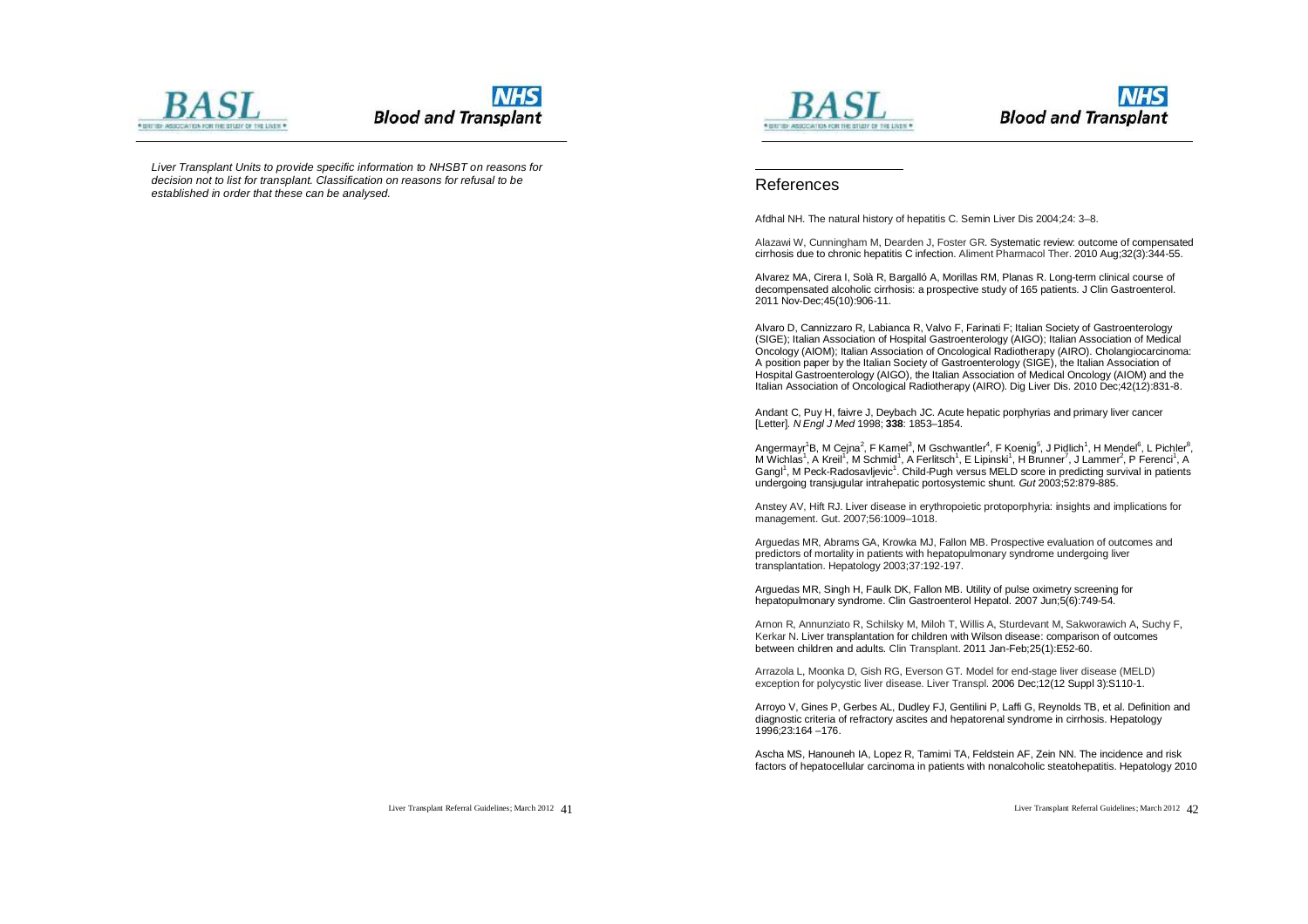



#### Jun;51(6):1972-1978.

 $\overline{a}$ 

Barber K, Madden S, Allen J, Collett D, Neuberger J and Gimson A. Elective Liver Transplant List Mortality: Development of a Uniten Kingdom End-Stage Liver Disease Score. Transplantation, 2011; 92:469-476.

Bathgate AJ; UK Liver Transplant Units. Recommendations for alcohol-related liver disease. Lancet. 2006 Jun 24;367(9528):2045-6.

Beresford TP, Everson GT. Liver transplantation for alcoholic liver disease: bias, beliefs, 6-month rule, and relapse--but where are the data? Liver Transpl. 2000 Nov;6(6):777-8.

Bergstralh EJ, Monico CG, Lieske JC, Herges RM, Langman CB, Hoppe B, Milliner DS; IPHR Investigators. Transplantation outcomes in primary hyperoxaluria. Am J Transplant. 2010 Nov;10(11):2493-501.

Berlakovich Wasting your organ with your lifestyle and receiving a new one? *Ann Transplant* 2005. 1038–43.43.

Bilbao I*,* Dopazo C*,* Lazaro JL*,* Castells L*,* Escartin A*,* Lopez I*, et al.* Our experience in liver transplantation in patients over 65 yr of age. Clin Transplant 2008*;* 22*:* 82*-*88*.*

Bilheimer DW, Goldstein JL, Grundy SM, Starzl TE, Brown MS. Liver transplantation to provide low-density-lipoprotein receptors and lower plasma cholesterol in a child with homozygous familial hypercholesterolemia. *N Engl J Med.* 1984;311(26):1658–1664.

Bozbas SS, Eyuboglu FO, Arslan NG, Ergur FO, Karakayali H, Haberal M. The prevalence and the impact of portopulmonary hypertension on postoperative course in patients undergoing liver transplantation. *Transplant Proc.* 2009;41:2860–3.

Bozbas SS, Eyuboglu F. Evaluation of liver transplant candidates: A pulmonary perspective. Ann Thorac Med. 2011 Jul;6(3):109-14.

Burroughs AK, Sabin CA, Rolles K, Delvart V, Karam V, Buckels J, O'Grady JG, Castaing D, Klempnauer J, Jamieson N, Neuhaus P, Lerut J, de Ville de Goyet J, Pollard S, Salizzoni M, Rogiers X, Muhlbacher F, Garcia Valdecasas JC, Broelsch C, Jaeck D, Berenguer J, Gonzalez EM, Adam R; European Liver Transplant Association. 3-month and 12-month mortality after first liver transplant in adults in Europe: predictive models for outcome. Lancet. 2006 Jan 21;367(9506):225-32.

Bruix J, Castells A, Bosch J, Feu F, Fuster J, Garcia-Pagan JC, Visa J, et al. Surgical resection of hepatocellular carcinoma in cirrhotic patients: prognostic value of preoperative portal pressure. Gastroenterology 1996;111:1018-1022.

Chak E, Saab S. Risk factors and incidence of de novo malignancy in liver transplant recipients: a systematic review. Liver Int. 2010 Oct;30(9):1247-58.

Child CG, Turcotte JG. Surgery and portal hypertension. In: The liver and portal hypertension. Edited by CG Child. Philadelphia: Saunders 1964:50-64.

Cholongitas E, Shusang V, Marelli L, Nair D, Thomas M, Patch D, Burns A, Sweny P, Burroughs



 $\overline{a}$ 



AK. Review article: renal function assessment in cirrhosis - difficulties and alternative measurements. Aliment Pharmacol Ther. 2007 Oct 1;26(7):969-78. Review.

Cholongitas E, Marelli L, Kerry A, Goodier DW, Nair D, Thomas M, Patch D, Burroughs AK. Am J Transplant. 2007 Mar;7(3):685-92. Female liver transplant recipients with the same GFR as male recipients have lower MELD scores--a systematic bias.

Claridge LC, Eksteen B, Smith A, Shah T, Holt AP. . Acute liver failure after administration of paracetamol at the maximum recommended daily dose in adults. BMJ 2010 Dec 2;341:c6764.

Clavien PA, Lesurtel M, Bossuyt PM, Gores GJ, Langer B, Perrier A; OLT for HCC Consensus Group. Recommendations for liver transplantation for hepatocellular carcinoma: an international consensus conference report. Lancet Oncol. 2012 Jan;13(1):e11-22.

Craig DG, Ford AC, Hayes PC, Simpson KJ Systematic review: prognostic tests of paracetamolinduced acute liver failure. Alimentary Pharmacology Therapeutics 2010;31:1064-76

Cross TJ, Antoniades CG, Muiesan P, Al-Chalabi T, Aluvihare V, Agarwal K, Portmann BC, Rela M, Heaton ND, O'Grady JG, Heneghan MA. Liver transplantation in patients over 60 and 65 years: an evaluation of long-term outcomes and survival. Liver Transpl. 2007 Oct;13(10):1382-8.

D'Amico G, Garcia-Tsao G, Pagliaro L. Natural history and prognostic indicators of survival in cirrhosis: A systematic review of 18 studies. J Hepatology, 2010; 44:217-231

Dawwas MF, Gimson AE, Watson CJ, Allison ME. Modelling the impact of recipient body mass index on post-liver transplant survival: A fractional polynomial approach. Hepatology 2008;48:554A

De Franchis R. Evolving consensus in portal hypertension. Report of the Baveno IV consensus workshop on methodology of diagnosis and therapy in portal hypertension. *J Hepatol* 2005; 43: 167–76.

De Franchis R; Baveno V Faculty. Revising consensus in portal hypertension: report of the Baveno V consensus workshop on methodology of diagnosis and therapy in portal hypertension. J Hepatol. 2010 Oct;53(4):762-8.

Devlin J and O'Grady J. Indications for referral and assessment in adult liver transplantation: a clinical guideline. BSG Clinical Guideline 2000. [www.bsg.org.uk/clinical-guidelines](http://www.bsg.org.uk/clinical-guidelines)

Dick AA, Spitzer AL, Seifert CF, Deckert A, Carithers RL Jr, Reyes JD, Perkins JD. Liver transplantation at the extremes of the body mass index. Liver Transpl. 2009 Aug;15(8):968-77.

Dickson ER, Grambsch PM, Fleming TR, Fisher LD, Langworthy A. Prognosis in primary biliary cirrhosis: model for decision making. Hepatology, 1989;10:1-7.

Dickson ER, Murtaugh PA, Wiesner RH, Grambsch PM, Fleming TR, Ludwig J, et al. Primary sclerosing cholangitis: refinement and validation of survival models. Gastroenterology 1992;103:1893-1901.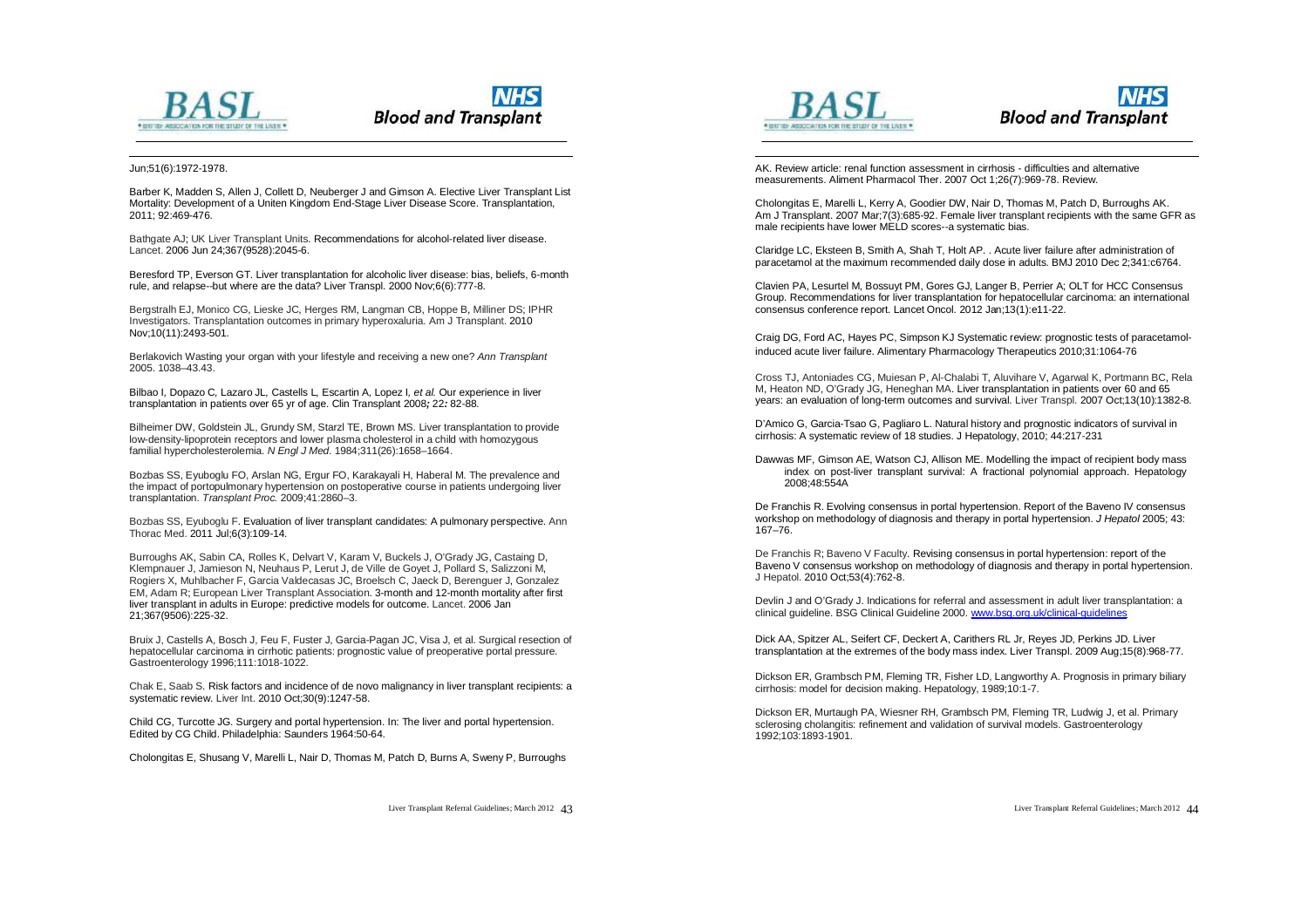

# **Blood and Transplant**

Elzouki AN,Eriksson S.Riskofhepatobiliarydiseaseinadultswithsevere alpha 1-antitrypsin deficiency (PiZZ): is chronic viral hepatitis B or C an additional risk factor for cirrhosis and hepatocellular carcinoma? Eur J Gastroenterol Hepatol 1996;8:989-994.

Fabrizi F, Dixit V, Martin P, Messa P. Pre-transplant kidney function predicts chronic kidney disease after liver transplant: meta-analysis of observational studies. Dig Dis Sci. 2011 May;56(5):1282-9. Review.

Fattovich G, Pantalena M, Zagni I, Realdi G, Schalm SW, Christensen E; European Concerted Action on Viral Hepatitis (EUROHEP). Effect of hepatitis B and C virus infections on the natural history of compensated cirrhosis: a cohort study of 297 patients. Am J Gastroenterol. 2002 Nov;97(11):2886-95.

Fattovich G, Stroffolini T, Zagni I, Donato F. Hepatocellular carcinoma in cirrhosis: incidence and risk factors. Gastroenterology 2004;127:S35–S50.

Feyssa E, Ortiz J, Grewal K, Azhar A, Parsikia A, Tufail K, Hashemi N, Brady P, Araya V. MELD score less than 15 predicts prolonged survival after transjugular intrahepatic portosystemic shunt for refractory ascites after liver transplantation. Transplantation. 2011 Apr 15;91(7):786-92.

Freeman RB, Mithoefer A, Ruthazer R, Nguyen K, Schore A, Harper A, Edwards E. Optimizing staging for hepatocellular carcinoma before liver transplantation: A retrospective analysis of the UNOS/OPTN database. Liver Transpl 2006;12:1504–1511.

Fung JJ, Jain A, Kwak EJ, Kusne S, Dvorchik I, Eghtesad B. De novo malignancies after liver transplantation: a major cause of late death. Liver Transpl. 2001 Nov;7(11 Suppl 1):S109-18.

Gedaly R, McHugh PP, Johnston TD, Jeon H, Koch A, Clifford TM, Ranjan D. Predictors of relapse to alcohol and illicit drugs after liver transplantation for alcoholic liver disease. Transplantation. 2008 Oct 27;86(8):1090-5.

#### Gines P. NEJM 2004:350:1646-54

Girón-González JA, Brun F, Terrón A, Vergara A, Arizcorreta A. Natural history of compensated and decompensated HCV-related cirrhosis in HIV-infected patients: a prospective multicentre study. Antivir Ther. 2007;12(6):899-907.

Gleeson D and Heneghan M. British Society of Gastroenterology (BSG) guidelines for management of autoimmune hepatitis. Gut 2011;60:1611-1629.

Goulding C, Cholongitas E, Nair D, Kerry A, Patch D, Akyol M, Walker S, Manas D, Mc Clure D, Smith L, Jamieson N, Oberg I, Cartwright D, Burroughs AK. Assessment of reproducibility of creatinine measurement and MELD scoring in four liver transplant units in the UK. Nephrol Dial Transplant. 2010 Mar;25(3):960-6. Epub 2009 Nov 5.

Gu J, Bai J, Shi X, Zhou J, Qiu Y, Wu Y, Jiang C, Sun X, Xu F, Zhang Y, Ding Y. Efficacy and safety of liver transplantation for patients with cholangiocarcinoma: A systematic review and meta-analysis. Int J Cancer. 2011 Mar 8. doi: 10.1002/ijc.26019.

Harnois DM, Lindor KD. Primary sclerosing cholangitis: evolving concepts in diagnosis and treatment. Dig Dis Sci 1997;15:23-41.



 $\overline{a}$ 



Hemnes AR, Robbins IM. Sildenafil monotherapy in portopulmonary hypertension can facilitate liver transplantation. Liver Transpl. 2009 Jan;15(1):15-9.

Hoeper MM, Krowka MJ, Strassburg CP. Portopulmonary hypertension and hepatopulmonary syndrome. Lancet. 2004 May 1;363(9419):1461-8.

Hoeroldt B, McFarlane E, Dube A, Basumani P, Karajeh M, Campbell MJ, Gleeson D. Long-term outcomes of patients with autoimmune hepatitis managed at a nontransplant center. Gastroenterology. 2011 Jun;140(7):1980-9.

Hsu HC, Wu TT, Wu MZ, Sheu JC, Lee CS, Chen DS. Tumor inva- siveness and prognosis in resected hepatocellular carcinoma. Clinical and pathogenetic implications. Cancer 1988;61:2095– 2099.

Hui JM, Kench JG, Chitturi S, Sud A, Farrell GC, Byth K, et al. Long-term outcomes of cirrhosis in nonalcoholic steatohepatitis compared with hepatitis C. Hepatology 2003 Aug;38(2):420-427.

Huo TI, Lin HC, Hsia CY, Wu JC, Lee PC, Chi CW, Lee SD. The model for end-stage liver disease based cancer staging systems are bet- ter prognostic models for hepatocellular carcinoma: a prospective sequential survey. Am J Gastroenterol 2007;102:1920–1930.

Iacobellis A, Perri F, Valvano MR, Caruso N, Niro GA, Andriulli A. Long-term outcome after antiviral therapy of patients with hepatitis C virus infection and decompensated cirrhosis. Clin Gastroenterol Hepatol. 2011 Mar;9(3):249-53.

Jamieson NV. The results of combined liver/kidney transplantation for primary hyperoxaluria (PH1) 1984-1997. The European PH1 transplant registry report. European PH1 Transplantation Study Group. J Nephrol. 1998 Mar-Apr;11 Suppl 1:36-41.

Jonas S, Bechstein WO, Steinmuller T, Herrmann M, Radke C, Berg T, Settmacher U, et al. Vascular invasion and histopathologic grading determine outcome after liver transplantation for hepatocellular carci- noma in cirrhosis. Hepatology 2001;33:1080–1086.

Kamath PS, Wiesner RH, Malinchoc M, Kremers W, Therneau TM, Kosberg CL, D'Amico G, Dickson ER, Kim WR. A model to predict survival in patients with end-stage liver disease. Hepatology. 2001 Feb;33(2):464-70.

Karim Z, Intaraprasong P, Scudamore CH, Erb SR, Soos JG, Cheung E, Cooper P, Buzckowski AK, Chung SW, Steinbrecher UP, Yoshida EM. Predictors of relapse to significant alcohol drinking after liver transplantation. Can J Gastroenterol. 2010 Apr;24(4):245-50.

Kawut SM, Taichman DB, Ahya VN, Kaplan S, Archer-Chicko CL, Kimmel SE, et al. Hemodynamics and survival of patients with portopulmonary hypertension. *Liver Transpl.*  2005;11:1107–11.

Kim WR, Poterucha JJ, Wisner RH, LaRusso NF, Lindor KD, Petz J etal. The relative role of the Child-Pugh modification and the Mayo natural history model in the assessment of survival in patients with primary sclerosing cholangitis. Hepatol, 1999; 29: 1643-1648.

Kirchner GI, Rifai K, Cantz T, Nashan B, Terkamp C, Becker T, Strassburg C, Barg-Hock H,

Liver Transplant Referral Guidelines; March 2012  $\sqrt{5}$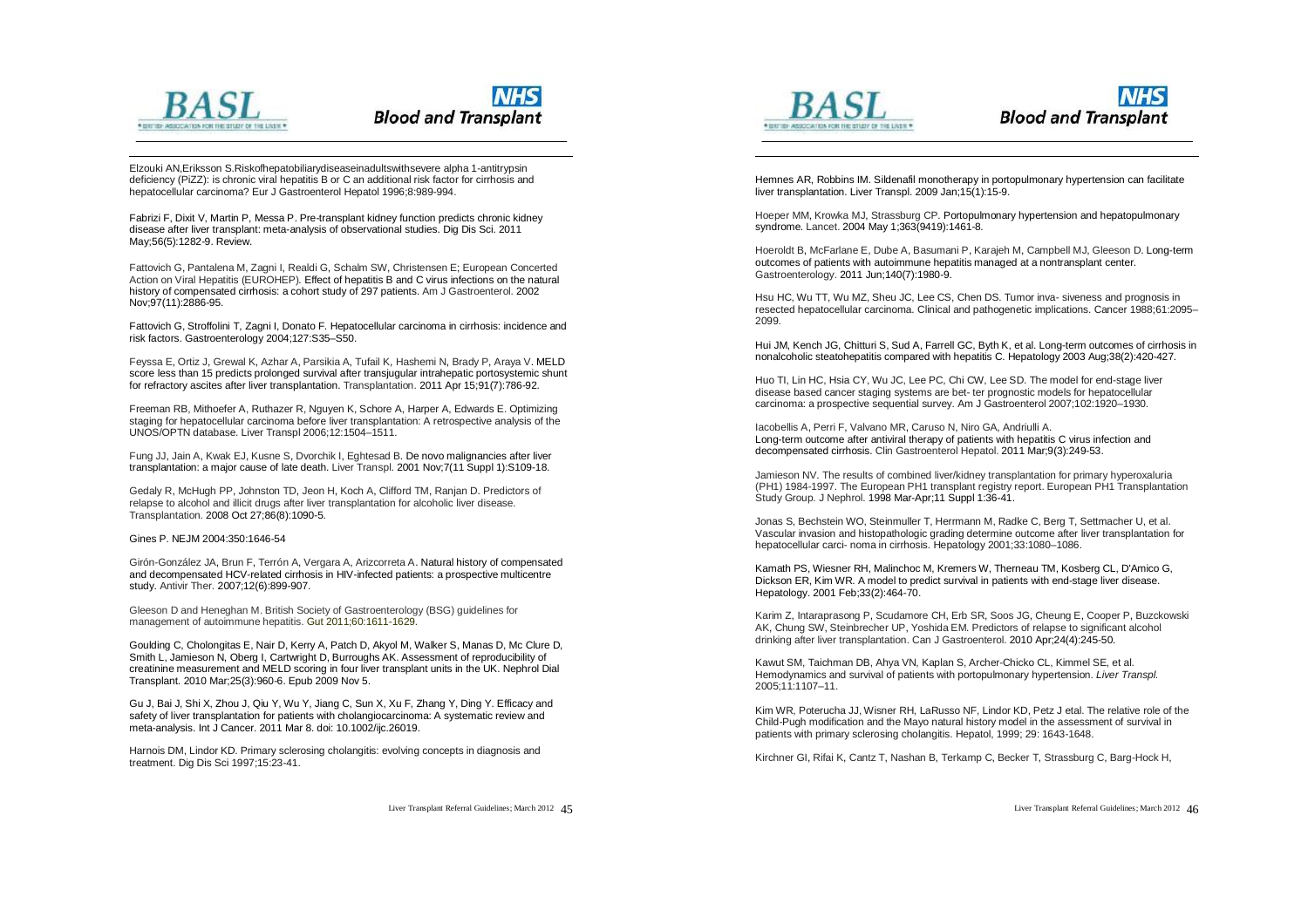

# **NHS Blood and Transplant**

Wagner S, Lück R, Klempnauer J, Manns MP. Outcome and quality of life in patients with polycystic liver disease after liver or combined liver-kidney transplantation. Liver Transpl. 2006 Aug;12(8):1268-77.

Kornasiewicz O, Dudek K, Bugajski M, Najnigier B, Krawczyk M. Choice of transplantation techniques and indications for liver transplantation in polycystic liver disease in patients with no signs of end-stage liver disease. Transplant Proc. 2008 Jun;40(5):1536-8.

Kochar R, Tanikella R, Fallon MB. Serial pulse oximetry in hepatopulmonary syndrome. Dig Dis Sci. 2011 Jun;56(6):1862-8.

Krowka MJ, Mandell MS, Ramsay MA, Kawut SM, Fallon MB, Manzarbeitia C, et al. Hepatopulmonary syndrome and portopulmonary hypertension: A report of the multicenter liver transplant database. *Liver Transpl.* 2004;10:174–82.

LaRusso NF, Shneider BL, Black D, Gores GJ, James SP, Doo E, Hoofnagle JH. Primary sclerosing cholangitis: summary of a workshop. Hepatology. 2006 Sep;44(3):746-64.

Lai CL, Chien RN, Leung NW, Chang TT, Guan R, Tai DI, et al. A one-year trial of lamivudine for chronic hepatitis B. N Engl J Med 1998;339:61–68.

Lauterburg BH, Velez ME. Glutathione deficiency in alcoholics: risk factor for paracetamol hepatotoxicity. Gut1988;29:1153-7*.*

Liaw YF, Sung JJ, Chow WC, Farrell G, Lee CZ, Yuen H, et al. Lamivudine for patients with chronic hepatitis B and advanced liver disease. N Engl J Med 2004;351:1521–1531.

Liver Advisory Group*. UK Liver Transplant Group recommendations for liver transplant assessment in the context of illicit drug use. [http://www.uktransplant.org.uk/ukt/about\\_transplants/organ\\_allocation/pdf/uk\\_liver\\_](http://www.uktransplant.org.uk/ukt/about_transplants/organ_allocation/pdf/uk_liver_) transplant\_group\_recommendations\_for\_liver\_transplant\_ assessment\_illict\_drug\_use-2007.pdf*

Llovet JM, Fuster J, Bruix J. Intention-to-treat analysis of surgical treatment for early hepatocellular carcinoma: resection versus trans- plantation. Hepatology 1999;30:1434–1440.

Lorenzo V, Alvarez A, Torres A, Torregrosa V, Hernández D, Salido E. Presentation and role of transplantation in adult patients with type 1 primary hyperoxaluria and the I244T AGXT mutation: Single-center experience. Kidney Int. 2006 Sep;70(6):1115-9.

Maheshwari A, Rankin R, Segev DL, Thuluvath PJ. Outcomes of liver transplantation for glycogen storage disease: a matched-control study and a review of literature. Clin Transplant. 2011 Nov 9. [Epub ahead of print]

Malinchoc M, Kamath PS, Gordon FD, Peine CJ, Rank J, ter Borg PC. A model to predict poor survival in patients undergoing transjugular intrahepatic portosystemic shunts. Hepatology 2000;31:864-871.

Manns MP, Vergani D. Autoimmune hepatitis. *Seminars in Liver Disease.* 2009;29(3):239–240.





 $\overline{a}$ Mazzaferro V, Regalia E, Doci R, Andreola S, Pulvirenti A, Bozzetti F, Montalto F, et al. Liver transplantation for the treatment of small hepatocellular carcinomas in patients with cirrhosis. N Engl J Med 1996;334:693–699.

Mazzaferro V, Llovet JM, Miceli R, Bhoori S, Schiavo M, Mariani L, Camerini T, et al. Predicting survival after liver transplantation in patients with hepatocellular carcinoma beyond the Milan criteria: a retrospective, exploratory analysis. Lancet Oncol 2009;10:35–43.

Mathurin P, Moreno C, Samuel D, Dumortier J, Salleron J, Durand F, Castel H, Duhamel A, Pageaux GP, Leroy V, Dharancy S, Louvet A, Boleslawski E, Lucidi V, Gustot T, Francoz C, Letoublon C, Castaing D, Belghiti J, Donckier V, Pruvot FR, Duclos-Vallée JC. Early liver transplantation for severe alcoholic hepatitis. N Engl J Med. 2011 Nov 10;365(19):1790-800.

McPhail MJ, Wendon JA, Bernal W.J Hepatology 2010;53:492-99.

Merchante N, Giron-Gonzalez J, Gonzalez-Serrano M et al. Survival and prognostic factors of HIV-infected patients with HCV-related end stage liver disease. AIDS 2006; 20: 49–57.

Milkiewicz P, Skiba G, Kelly D, Weller P, Bonser R, Gur U, Mirza D, Buckels J, Stableforth D, Elias E. Transplantation for cystic fibrosis: outcome following early liver transplantation. J Gastroenterol Hepatol. 2002 Feb;17(2):208-13.

Montano-Loza AJ, Carpenter HA, Czaja AJ. Features associated with treatment failure in type 1 autoimmune hepatitis and predictive value of the model of end-stage liver disease. Hepatology. 2007 Oct;46(4):1138-45.

Murray KF and Carithers RL Jr. AASLD Practice Guidelines: Evaluation of the Patient for Liver Transplantation. 2005. [www.aasld.org/practiceguidelines](http://www.aasld.org/practiceguidelines)

Murtaugh PA, Dickson ER, Van Dam GM, Malinchoc M, Grambsch PM, Langworthy AL, et al. Primary biliary cirrhosis: prediction of short- term survival based on repeated patients visits. HEPATOLOGY 1994;20: 126-134.

Neuberger J, Adams D, MacMaster P, Maidment A, Speed M. Assessing priorities for allocation of donor liver grafts: survey of public and clinicians. BMJ. 1998 Jul 18;317(7152):172-5.

Neuberger J. Public and professional attitudes to transplanting alcoholic patients. Liver Transpl. 2007 Nov;13(11 Suppl 2):S65-8.

Nobre SR, Cabral JE, Gomes JJ, Leitão MC. In-hospital mortality in spontaneous bacterial peritonitis: a new predictive model. Eur J Gastroenterol Hepatol. 2008 Dec;20(12):1176-81.

Obstein KL, Campbell MS, Reddy KR, Yang YX Association between model for end-stage liver disease and spontaneous bacterial peritonitis. Am J Gastroenterol. 2007 Dec;102(12):2732-6.

O'Grady JG, Alexander GJ, Hayllar KM, Williams R. Early indicators of prognosis in fulminant hepatic failure. Gastroenterology. 1989 Aug;97(2):439-45.

O'Grady J, Taylor C, Brook G. Guidelines for liver trans- plantation in patients with HIV infection (2005). HIV Med 2005; 6 (Suppl 2): 149–153.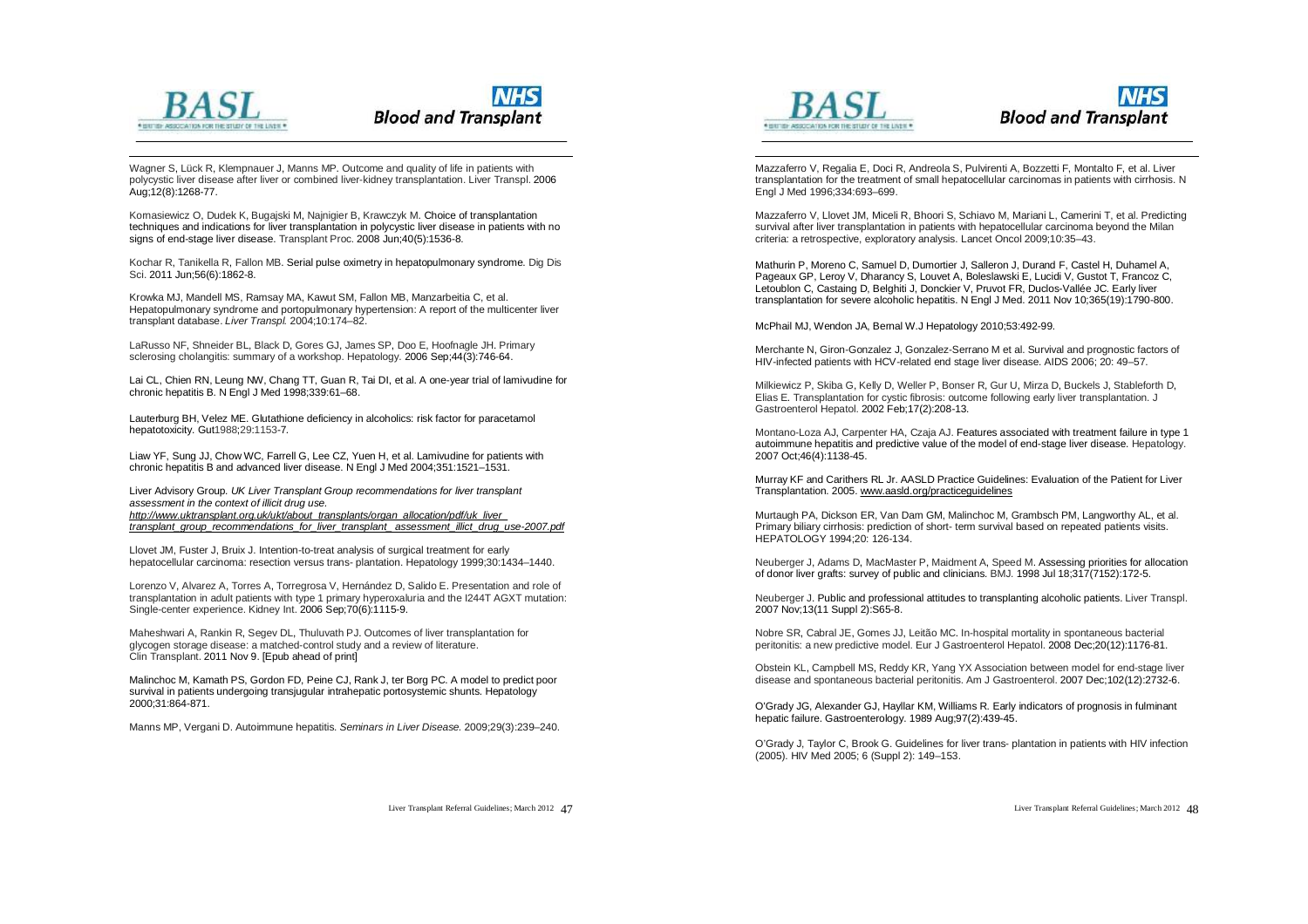



O'Grady JG. Liver transplantation alcohol related liver disease: (deliberately) stirring a hornet's nest! Gut. 2006 Nov;55(11):1529-31.

Ostapowicz G, Fontana RJ, Schiødt FV, Larson A, Davern TJ, Han SH, et al. Results of a prospective study of acute liver failure at 17 tertiary care centers in the United States. Ann Intern Med 2002;137:947-954.

Pageaux GP, Faure S, Bouyabrine H, Bismuth M, Assenat E. Long-term outcomes of liver transplantation: diabetes mellitus. Liver Transpl. 2009 Nov;15 Suppl 2:S79-82.

Pelletier SJ, Schaubel DE, Wei G, et al. Effect of body mass index on the survival benefit of liver transplantation. Liver Transpl 2007; 13:1678-83.

Pelletier SJ, Fu S, Thyagarajan V, Romero-Marrero C, Batheja MJ, Punch JD, Magee JC, et al. An intention-to-treat analysis of liver transplantation for hepatocellular carcinoma using organ procurement transplant network data. Liver Transpl 2009;15:859-868.

Penn. Annals of Transplantation 1997; 2(4): 14

Perrillo R, Hann HW, Mutimer D, Willems B, Leung N, Lee WM, et al. Adefovir dipivoxil added to ongoing lamivudine in chronic hepatitis B with YMDD mutant hepatitis B virus. Gastroenterology 2004;126:81–90.

Perlmutter DH. Alpha-1-antitrypsin deficiency. Semin Liver Dis 1998; 18:217-225.

Petrasek J, Jirsa M, Sperl J, Kozak L, Taimr P, Spicak J, Filip K, Trunecka P. Revised King's College score for liver transplantation in adult patients with Wilson's disease. Liver Transpl. 2007 Jan;13(1):55-61.

Pfitzmann R, Schwenzer J, Rayes N, Seehofer D, Neuhaus R, Nüssler NC. Long-term survival and predictors of relapse after orthotopic liver transplantation for alcoholic liver disease. Liver Transpl. 2007 Feb;13(2):197-205.

Pinson CW, Moore DE. Liver transplantation is not indicated for cholangiocarcinoma. HPB (Oxford). 2003;5(4):203-5.

Plessier A, Codes L, Consigny Y, Sommacale D, Dondero F, Cortes A, Degos F, et al. Underestimation of the influence of satellite nodules as a risk factor for post-transplantation recurrence in patients with small hepatocellular carcinoma. Liver Transpl 2004;10:S86–90.

Plotkin JS*,* Scott VL*,* Pinna A*,* Dobsch BP*,* De Wolf AM*,* Kang Y*.* Morbidity and mortality in patients with coronary artery disease undergoing orthotopic liver transplantation*.* Liver Transpl 1996*;* **2***:* 426*-*430*.*

Pomfret E, Washburn K, Wald C, Nalesnik M, Douglas D, Russo M, Roberts JP, et al. Report of a National Conference on Liver Allocation in Patients with Hepatocellular Carcinoma in the United States. Liver Transpl 2010;16:262–278.

Ponsioen CY, Vrouenraets SM, Prawirodirdjo W, Rajaram R, Rauws EA, Mulder CJ, Reitsma JB, Heisterkamp SH, Tytgat GN. Natural history of primary sclerosing cholangitis and prognostic value of cholangiography in a Dutch population. Gut. 2002 Oct;51(4):562-6.



 $\overline{a}$ 



Popescu I, Simionescu M, Tulbure D, Sima A, Catana C, Niculescu L, Hancu N, Gheorghe L, Mihaila M, Ciurea S, Vidu V. Homozygous familial hypercholesterolemia: specific indication for domino liver transplantation. Transplantation. 2003 Nov 15;76(9):1345-50.

Pugh RN, Murray-Lyon IM, Dawson JL, Pietroni MC, Williams R (1973). Transection of the oesophagus for bleeding oesophageal varices. The British journal of surgery 60 (8).

Rimola A, Garcia-Tsao G, Navasa M, Piddock LJ, Planas R, Bernard B, Inadomi JM. Diagnosis, treatment and prophylaxis of spontaneous bacterial peritonitis: a consensus document. Internaional Ascites Club. J Hepatol 2000;32:142-153.

Roberts DN, Arguedas MR, Fallon MB. Cost-effectiveness of screening for hepatopulmonary syndrome in liver transplant candidates. Liver Transpl. 2007 Feb;13(2):206-14.

Rosenthal E, Poiree M, Pradier C et al. Mortality due to hepatitis-C related liver disease in HIVinfected patients in France (Mortavic 2001 study). AIDS 2003; 17: 1803–1809.

Saland JM, Ruggenenti P, Remuzzi G; Consensus Study Group. Liver-kidney transplantation to cure atypical hemolytic uremic syndrome. J Am Soc Nephrol. 2009 May;20(5):940-9.

Salerno F, Bottoni G, Moses P, Badalamenti S, Cassava L, Maggi A, Fusini M et al. Survival and prognostic factors in cirrhotic patients with ascites: a study of 134 outpatients. Am J Gastroenterol 1993;88:514-519.

Salerno F, Merli M, Cazzaniga M, Valeriano V, Rossi P, Lovaria A, Meregaglia D, Nicolini A, Lubatti L, Riggio O.MELD score is better than Child-Pugh score in predicting 3-month survival of patients undergoing transjugular intrahepatic portosystemic shunt. J Hepatol. 2002 Apr;36(4):494- 500.

Salerno F, Merli M, Riggio O, Cazzaniga M, Valeriano V, Pozzi M, Nicolini A, Salvatori F. Randomized controlled study of TIPS versus paracentesis plus albumin in cirrhosis with severe ascites. Hepatology. 2004 Sep;40(3):629-35.

Salerno F, Cammà C, Enea M, Rössle M, Wong F. Transjugular intrahepatic portosystemic shunt for refractory ascites: a meta-analysis of individual patient data. Gastroenterology. 2007 Sep:133(3):825-34.

Schenk P, Schoniger-Hekele M, Fuhrmann V, Madl C, Silberhumer G, Muller C. Prognostic significance of the hepatopulmonary syndrome in patients with cirrhosis. Gastroenterology 2003;125:1042-1052.

Seth AK, Badminton MN, Mirza D, Russell S, Elias E. Liver transplantation for porphyria: who, when, and how? Liver Transpl. 2007 Sep;13(9):1219-27.

Senzolo M, Cholongitas EC, Patch D, Burroughs AK. Update on the classification, assessment of prognosis and therapy of Budd-Chiari syndrome. Nat Clin Pract Gastroenterol Hepatol. 2005 Apr;2(4):182-90.

Shah SA, Tan JC, McGilvray ID, Cattral MS, Levy GA, Greig PD, Grant DR. Does microvascular invasion affect outcomes after liver transplantation for HCC? A histopathological analysis of 155

Liver Transplant Referral Guidelines; March 2012 / Q

Liver Transplant Referral Guidelines; March 2012  $\overline{50}$